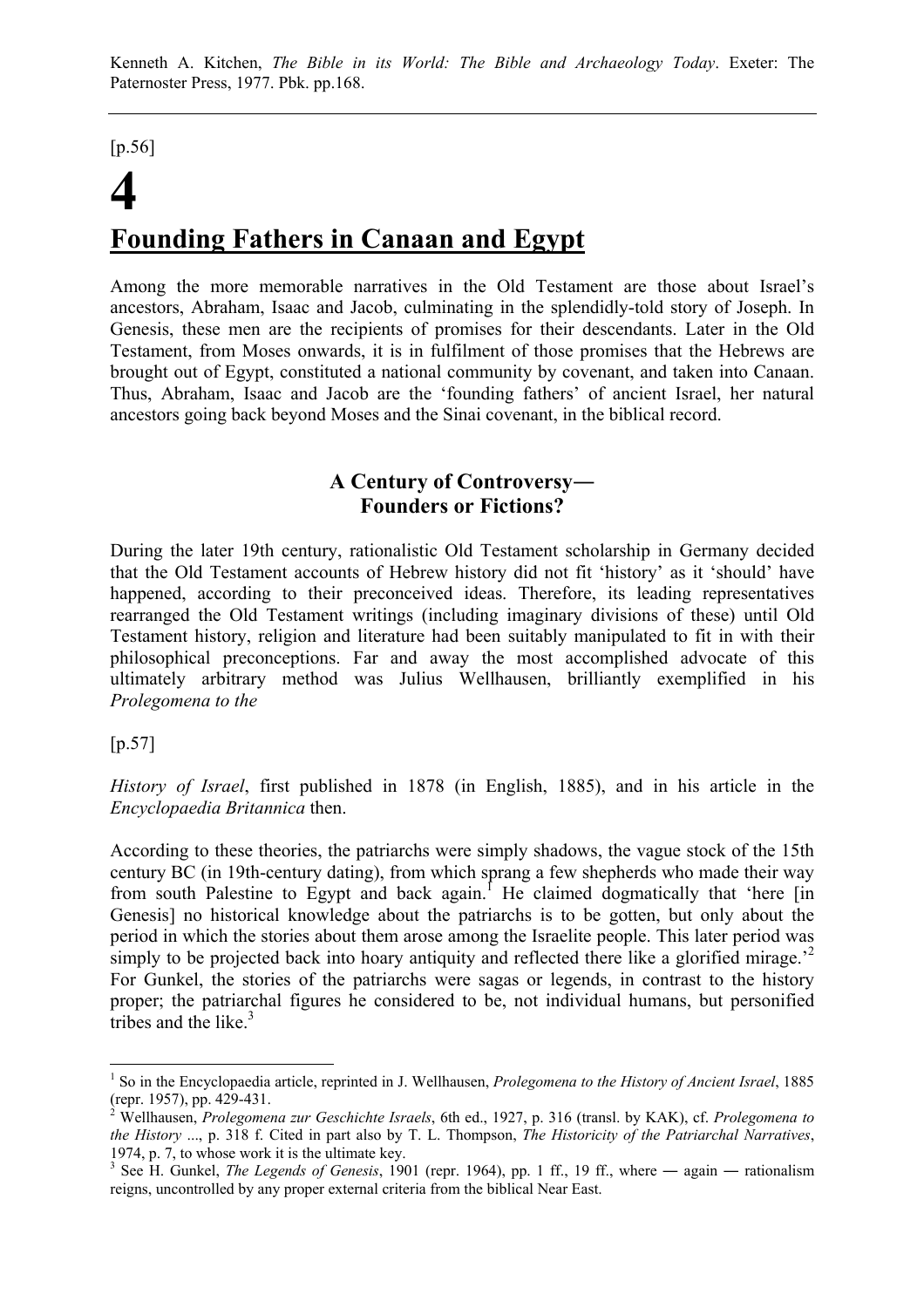From those distant days until now, therefore, German Old Testament scholarship has servilely adhered to the dogmas of Wellhausen and Gunkel, with minimal variation. This can be seen in Eissfeldt's words that the patriarchs 'have thus become representatives of the post-Mosaic people of Israel projected back into the pre-Mosaic age; what they do and endure... reveals indirectly the circumstances of an Israel settled in Canaan.'4 Even Wellhausen's 15th-century date is kept, by misapplying the Nuzi data. $5$ 

Outside Germany, however, such unbelievable devotion to old-fashioned critical dogmas was left far behind during the 1930's onwards. At that time, W. F. Albright of Baltimore pioneered a new school of thought that sought to correlate the narratives of Genesis with the growing mass of inscriptional and archaeological evidence from the ancient biblical world, in particular setting the patriarchs in the first half of the 2nd millennium BC.<sup>6</sup> The archives from Mari (18th century BC) and Nuzi (15th century BC) were drawn upon to illustrate wide travel, semi-nomadism and WestSemitic personal names, and legal/social usages respectively. The classic modern outline of this view is that of Bright in his well-known history of ancient Israel.7

However, this relatively sane and moderate view of the patriarchs has in recent decades been clouded by treatments of very questionable value. C. H. Gordon opted for a 14th-century date on too-limited grounds,<sup>8</sup> as well as (with others) a highly-coloured view of Abraham as a merchant-prince. Others again made of Abraham a warrior-hero. And latterly, Albright himself advocated a view of Abraham as a 'donkey-caravaneer', a travelling trader rather than a pastoralist.<sup>9</sup> Speiser meantime had opted for a largely Hurrian (Horite) interpretation of the activities of the patriarchs, using principally the Nuzi archives as his resource.<sup>10</sup>

[p.58]

 $\overline{a}$ 

The founding fathers began to look more like Hurrians than Hebrews!

The view initiated by Albright and elaborated in these very varied ways by him and others held the field up to the beginning of the 1970's. During the current decade, however, and especially since the death of Albright (1971), reaction has―not too surprisingly―set in. Encouraged by old-style 'diehards' in both Germany and America, a small group of younger scholars have written at length to 'debunk' the views of the Albright school concerning the patriarchal age―and in fact, any view other than the negative attitude to early Hebrew tradition in the later 19th century.<sup>11</sup> Far from being 'radical' scholars, such writers are in truth

<sup>4</sup> *The Old Testament, An Introduction*, 1965, p. 42; cf. G. Fohrer, *Introduction to the Old Testament*, 1970, pp. 121-4.

<sup>5</sup> E.g., Fohrer, *History of Israelite Religion*, 1973, p. 32 and n. 15, following his *Introduction to the OT*, 1970, pp. 121-122.

<sup>6</sup> E.g., W. F. Albright, *From the Stone Age to Christianity*, 1940 (cf. 1957 ed., pp. 236 ff.), and *The Biblical Period*, 1949, pp. 1 ff.

 $<sup>7</sup>$  J. Bright, *A History of Israel*, 2nd ed., 1972, pp. 76 ff.</sup>

<sup>&</sup>lt;sup>8</sup> References given in my *Ancient Orient & OT*, 1966, p. 42 and n. 36.<br><sup>9</sup> In *Bulletin of the American Schools of Oriental Research*, No. 163 (1961), pp. 36 ff., esp. pp. 40 ff.

<sup>&</sup>lt;sup>10</sup> E. A. Speiser, *Genesis*, Anchor Bible, 1964, pp. xxxix ff., 86 ff., and intermittently.<br><sup>11</sup> The principal works are: T. L. Thompson, *The Historicity of the Patriarchal Narratives*, 1974; J. van Seters, *Abraham in History and Tradition*, 1975; earlier, D. B. Redford, *A Study of the Biblical Story of Joseph*, *Vetus Testamentum Supplements* 20, 1970.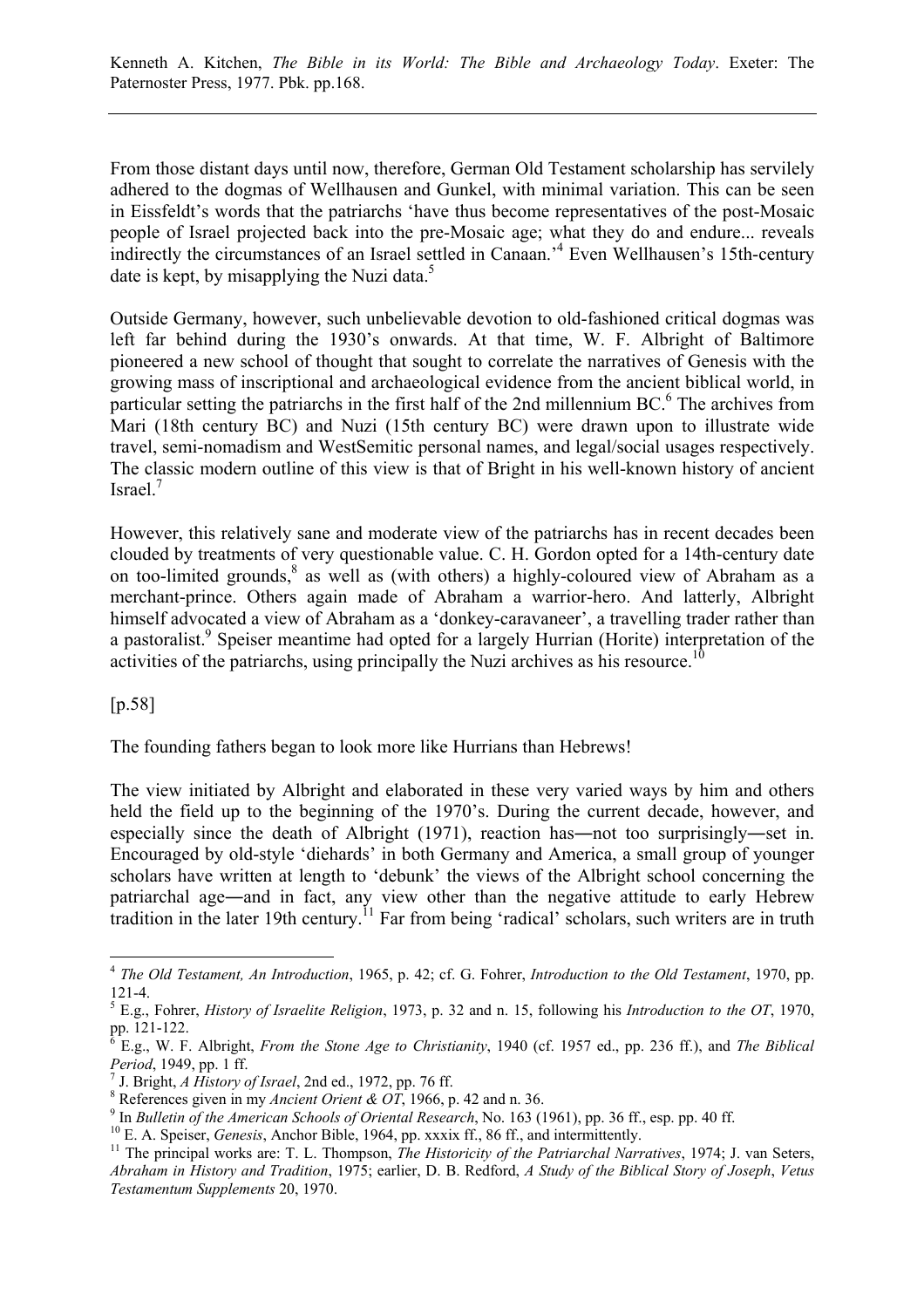'reactionaries' who seek, in essence, to put the clock back by 100 years. And their highest role in reality is simply that of 'devil's advocate'. Thus, their works do perform the useful function of ruthlessly exposing sloppy argumentation by others, false or inadequate parallels, refuting the wilder excrescences of speculation, and emphasising the need to look at all periods (not only the 2nd millennium) in reviewing possible background to the patriarchal narratives. All this is salutary, and all to the good, in clearing the ground towards a more firmly based assessment.

However, these same advocates themselves then fail to match up to this selfsame standard of reviewing the patriarchal data against all periods. Instead, they neglect the 3rd millennium BC entirely, along with whole sections of relevant evidence from the early 2nd millennium, and give exaggerated attention to 1st-millennium materials. In the process, they fail, therefore, to distinguish between features attested at *all* periods (hence useless for dating), features attested in some periods, and features attested in only one period (early or late). In order to prop up the old 19th-century view of the patriarchs as late fictions dreamt up 1000 years after the 'patriarchal age', they are driven to produce arguments at times so tortuous and convoluted as to stand almost self-condemned as spurious and far from even remotely proving their case. For example, van Seters artificially excludes all patriarchal personal names from consideration other than Abraham on the excuse that they are tribal,<sup>12</sup> while in point of fact all external correlations show them to be personal! He makes the incredible suggestion that the detail of the patriarchs living in tents 'is more suggestive of the first millennium than of the second.<sup> $13$ </sup> Quite the contrary is the case. In the 20th century BC, the Egyptian Sinuhe who fled home to live in south Syria speaks easily and naturally of living in a tent, and (after single combat) of stripping his enemy's tent and camp.<sup>14</sup> In the Admonitions of Ipuwer (17th century BC at latest),<sup>15</sup> 'tents it is that

[p.59]

are set up for them (displaced Egyptians) like the foreigners (do)'.<sup>16</sup> The foreigners envisaged would be Egypt's neighbours in Palestine. From the other end of the ancient Near East, the Sumerian 'Myth of the god Martu', eponym of the 'Amorites' of north Syria, dismisses the 'stereotype' Amorite in the words 'a tent-dweller [buffeted?] by wind and rain... who in his lifetime does not have a house...',<sup>17</sup> in a text of the early 2nd millennium BC. Later in the 2nd millennium, the Ugaritic epics mention tents (same word as Hebrew *'ohel*), as do Egyptian sources—the West-Semitic word recurs under Merenptah and Ramesses III (13th/12th centuries BC). And so on.<sup>18</sup> In other words, tents (not surprisingly) are to be expected at all periods and are useless for dating. And that camels as a *subordinate* item in the patriarchal

<sup>&</sup>lt;sup>12</sup> *Abraham in History & Tradition*, p. 39.<br><sup>13</sup> *Op. cit.*, p. 16.<br><sup>14</sup> Translations, (e.g.) M. Lichtheim, *Ancient Egyptian Literature, a Book of Readings*, I, 1973, pp. 227, 228;<br>Wilson, in Pritchard, *Ancient Near Ea* 

<sup>&</sup>lt;sup>15</sup> If one adopts the lower date advocated by van Seters, *The Hyksos*, 1966, pp. 103-120 (possible but not proven); otherwise a still earlier date will apply.

<sup>16</sup> *Admonitions*, 10:1-2; cf. Lichtheim, *op. cit.*, p. 158; A. H. Gardiner, *The Admonitions of an Egyptian Sage*, 1909, p. 71; this passage was omitted in Pritchard, *Anc. Near E. Texts*, p. 443. 17 Translated by S. N. Kramer, *Genava* 8 (1960), p. 281; cited also by G. Bucellati, *The Amorites of the Ur III* 

*Period*, 1966, pp. 92, 330.<br><sup>18</sup> In 2nd-millennium Ugaritic, for example; C. H. Gordon, *Ugaritic Textbook*, 1965, p. 353, No. 106. On tents

and early date, cf. D. J. Wiseman, 'They lived in Tents', in G. Tuttle (ed.), *Biblical and Near Eastern Studies*, 1977/78, in press.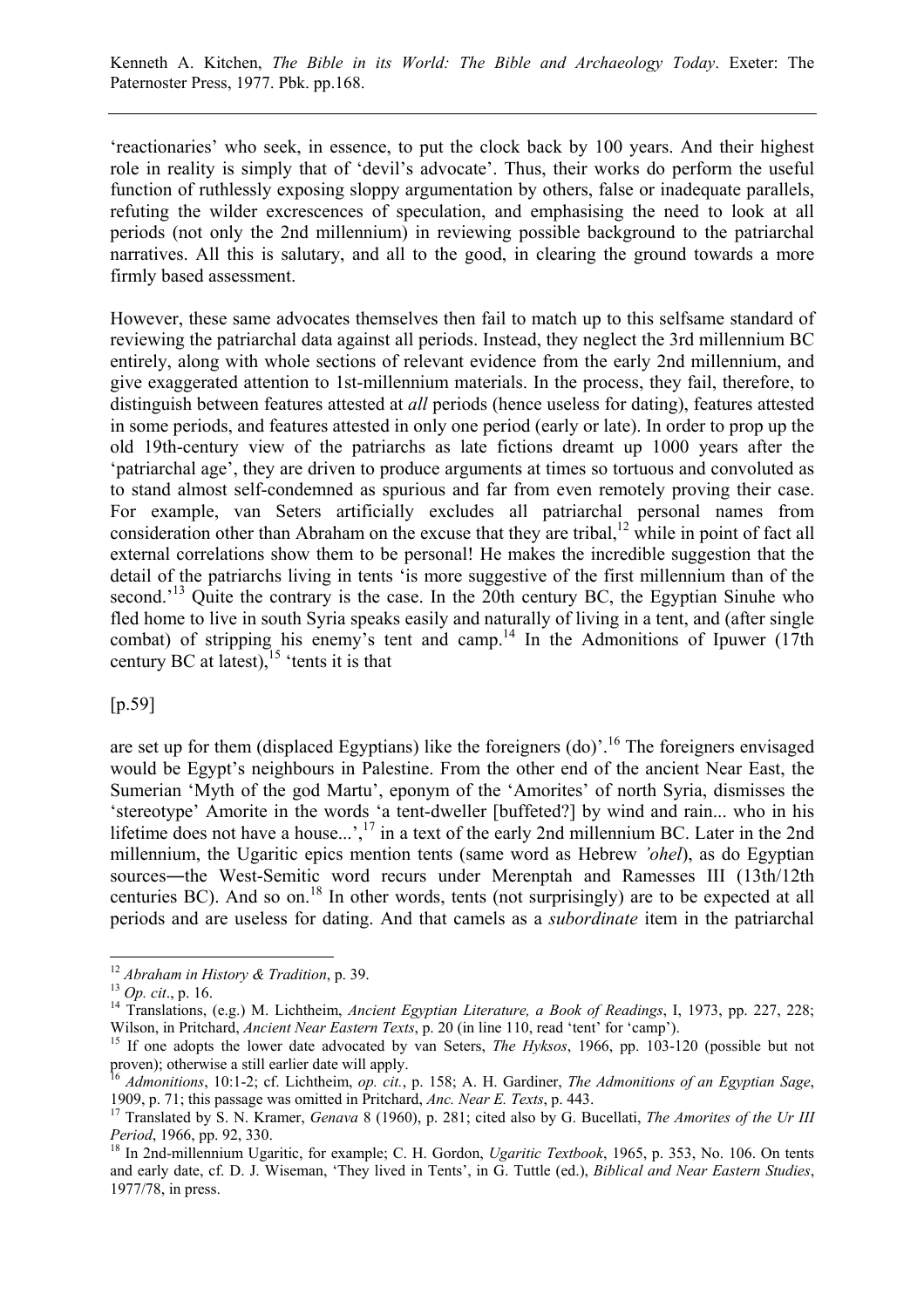narratives are anachronistic is flatly contradicted by the available evidence to the contrary.<sup>19</sup> Speculations by T. L. Thompson<sup>20</sup> in terms of 'Maccabean or post-Maccabean' (!) chronology imposed on the Hebrew text simply beggar belief as a species of cabbalistic gematria. Post-Maccabean is, in effect, the time of Herod and the Romans, the period of the Dead Sea Scrolls, when the text of such books as Genesis was already settled! And so one might continue the exposure of misconceptions, lop-sided presentations and downright special pleading.

## **Towards a Solution**

From this welter of controversy, what—if anything—emerges? If we open the pages of Genesis, etc., what sort of patriarchs do we actually find? And of what use is the supposed ancient Near Eastern evidence? The answer to the first question depends on those to the latter two questions, to which we must briefly turn.

#### **1.** *The Patriarchs and Narratives themselves*

In Genesis 11:27 to 50:26, we have a series of narratives, punctuated by occasional genealogies and poems. An ordinary man, Terah, has three sons and a grandson in Ur. After the death of one son, the family moves off northwestwards to  $Har(r)$ an in Upper Mesopotamia, staying there until Terah's death. Leaving one branch of the family there, one son (Abraham) and his nephew travels west and south into Canaan, visiting Egypt briefly, then spending the rest of his days moving around Canaan, as a pastoralist,  $^{21}$  and head of a growing clan of retainers.22 Abraham desired offspring; his God gave him a covenant and promises. The adopted servant (Eliezer) and servant-girl's son (Ishmael) in due time made way for a true son (Isaac), whose marriage to a girl

[p.60]

 $\overline{a}$ 

from the Haran branch of the family was arranged before Abraham's death. External events hardly touch the essentially 'family' narrative—the defeat of four eastern kings and the destruction of Sodom and Gomorrah (14;19) alone feature, because of Lot's involvement. Isaac (Genesis 26 ff.) followed quietly in his father's pastoral way of life, also growing occasional crops (Gen. 26:12, 14). Of his twin sons, Jacob took the lead, seeking refuge from Esau's wrath by living with the Haran branch of the family, marrying two of their girls. Later, he returned to Canaan and reconciliation soon before his father's death (Gen. 27-35). Then, in Gen. 37-50, we have essentially the story of Joseph (Jacob's eleventh son), magnificently told: a youngster sold into Egyptian bondage by jealous brothers, his godfearing integrity leading him to high position in Egypt, so that he is in due time enabled to sustain his family who come also to reside in the Egyptian east Delta.

Throughout these narratives, several features are apparent to any reader. They deal almost exclusively with ordinary human beings, men and women, who are born, marry, have children, tend sheep, goats, cattle, and grow a crop or two, who love, quarrel, die and are

<sup>19</sup> Sufficient references in my *Anc. Orient & OT*, pp. 79-80; dismissal of such evidence by van Seters, *Abraham*, p. 17, is simply special pleading for apologetic purposes (i.e., to support an artificially-late date).<br><sup>20</sup> Historicity of the Patriarchal Narratives, 1974, pp. 14-15.<br><sup>21</sup> Cf. Abraham's wealth in livestock (besides preci

<sup>&</sup>lt;sup>22</sup> Note Gen. 12:5 ('the people that they had gotten in Harran'); 13:7-8 (Abraham's herdsmen); 14:14 (muster of 318 armed retainers); 17:23, 27 (all the men of the household, born or bought); 23:6; 24:35, 59.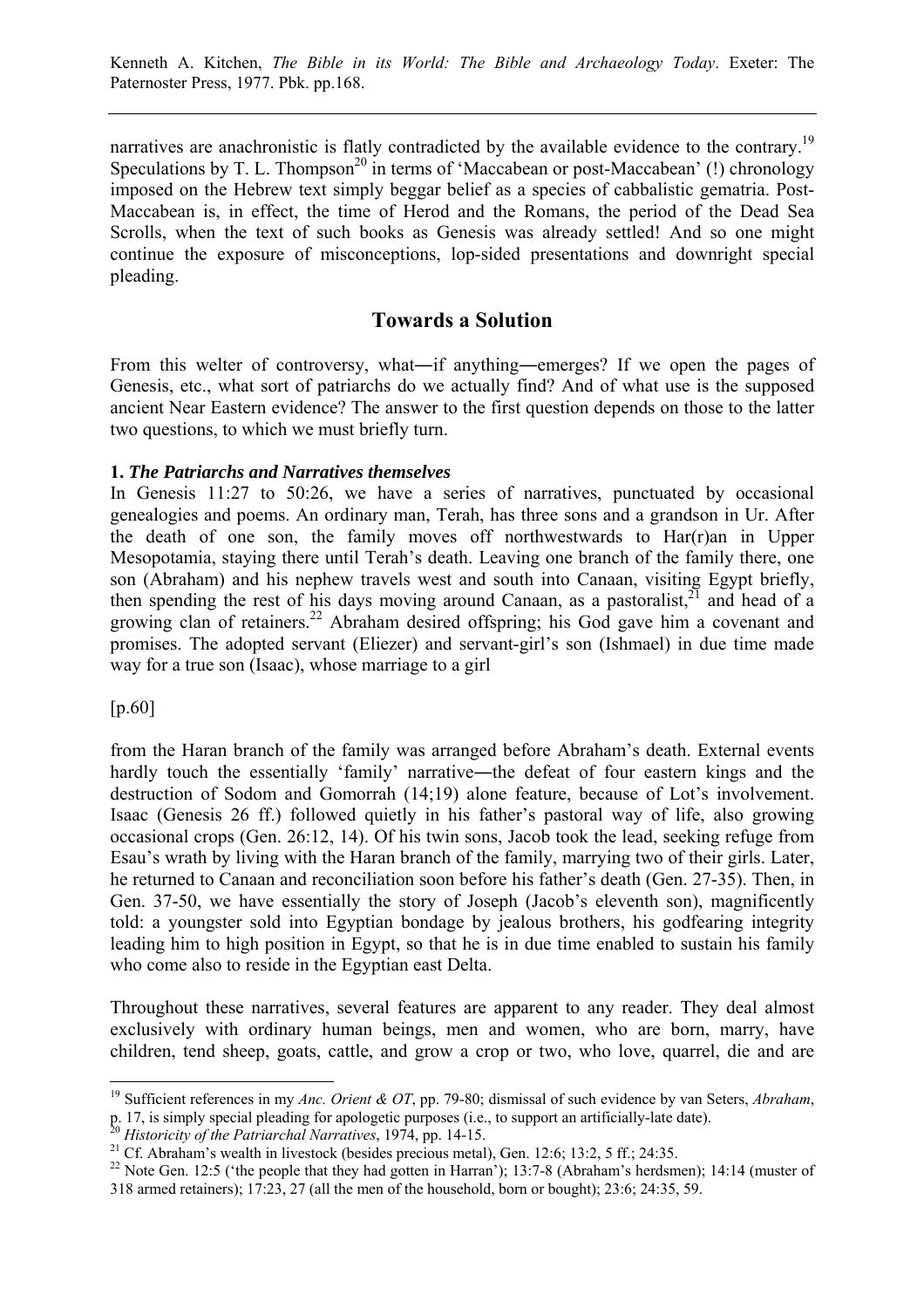buried. They worship their God, building simple altars, and have dreams and visions. There is nothing here that is not within the range of known human experience. The narratives in Genesis are the only record available that mentions the patriarchs; like a myriad other private individuals in antiquity, they are not so far attested in any other ancient document. This has two consequences. First, this is our sole record―any attempt to amend it only substitutes guesswork (inherently of no authority) for the one definite record that we do have. Second, as this is the only record, a modern observer is initially free to take any of several conceivable views of the nature of these narratives. They could be pure fiction, precursor of the modern novel. They might be, quite in contrast, straight, factual narratives of historical people who actually lived precisely as described, from start to finish. Or, they might be something in between: e.g. narratives about people once real, about whom either (i) selected features were remembered or (ii) various stories clustered in the course of time. Various other possibilities have been canvassed.

Is there anything further in the narratives to guide us? At first sight, some might consider certain limited special features as giving a lead. First, the patriarchs speak with God and he with them. Second, the patriarchs tend to live rather long (Abraham: 175 years; Isaac: 180 years; Jacob: 147 years), even marrying later than many people do (e.g. Isaac marrying at 40; Gen. 25:20).

[p.61]

 $\overline{a}$ 

Third, other 'remarkable' points are  $few<sub>1</sub><sup>23</sup>$  and in the Joseph narrative, nil; no 'miracles' disturb its even flow, for example. That real people can speak to deity―prayer!―proves nothing against their reality. Neither does deity speaking to man―as the Hebrew prophets later claimed, for example―witness Ramesses II at the Battle of Qadesh, who had Amun's reply to his prayer.<sup>24</sup> Thus, intercourse with deity has no bearing on historicity of the humans involved. Only very rarely are deity and humans shown confronted in these narratives: Hagar (Gen. 16:7-13), Abraham (Gen. 18-19), when humans appear as God's spokesmen, or a voice comes from heaven (Gen. 22:11, 15).<sup>25</sup> Likewise, concerning the long lifespans: far 'worse' than Abraham, Isaac or Jacob was Enmebaragisi king of Kish with 900 years' reign in the Sumerian King List―but who was indubitably historical nonetheless (cf. chapter 2 above). The transmission of numbers being a special issue on its own, these long spans have no direct bearing on the historicity or otherwise of the patriarchs.

#### 2**.** *Literary Background*

In fact, one may go still further. We possess neither proof nor disproof, at first hand, of the historical existence of the patriarchs or of the narrations about them. But these same narratives can be compared with other ancient Near Eastern narrative works of several categories.26

<sup>&</sup>lt;sup>23</sup> activity (loss of Sodom and Gomorrah) is not unknown; the firepot and torch perhaps came in vision (Gen. 15:17) in Abraham's sleep, cf. Gen. 15:1, 12.

<sup>24 &#</sup>x27;Poem', lines 122 ff., Ramesses quotes Amun's reply to him; translated, Sir A. H. Gardiner *The Kadesh Inscriptions of Ramesses II*, 1960, p. 10; omitted in Pritchard,, *Anc. Near E. Texts*, pp. 255-6.<br><sup>25</sup> It is of interest to note that 'the Lord appeared' to people usually in dreams, as in Gen. 28:12, 16 (cf. 35:7), or

<sup>31:11.</sup> 

<sup>&</sup>lt;sup>26</sup> Leaving aside works of pure mythology exclusively concerned with the gods, in which humans do not appear.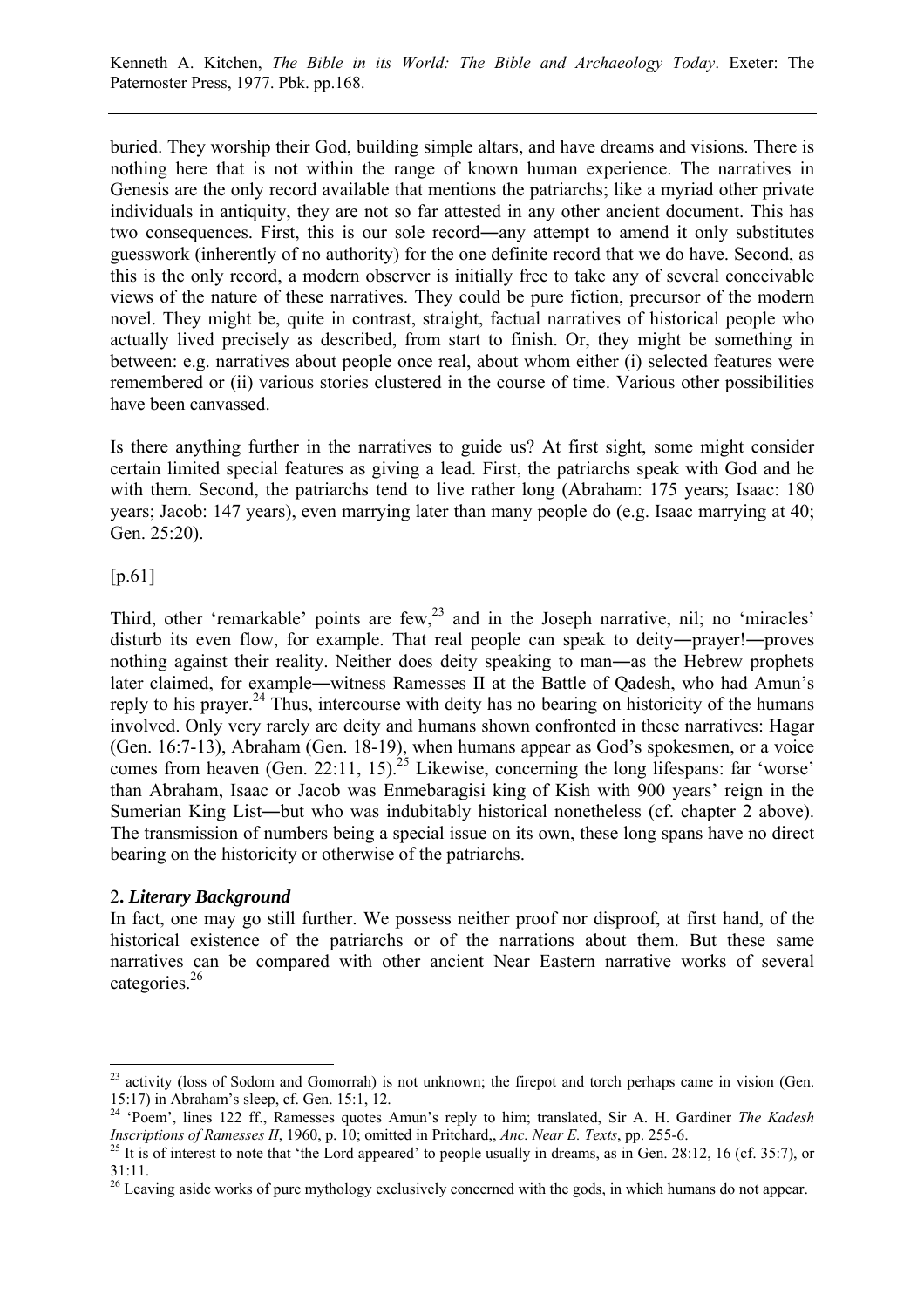*In Egypt*, we may distinguish between three categories of narratives (besides royal inscriptions and myths). *First*, 'autobiographies' and autobiographical narratives. The former are attested in the third, second and first millennia BC alike, from tombs, stelae and statues of officials. They are commonly expressed in the first person, often with an introduction in the third person; they are unquestionably historical.<sup>27</sup> Autobiographical narratives include Sinuhe (*c*. 1930 BC) and Wenamun (*c*. 1075 BC), known from papyri and recopied as literature. Wenamun is generally accepted as historical, and Sinuhe is most probably based on the tombtext of a historical person. These too are in the first person, and share a vivid style with some of the autobiographies. Providential events do occur, and dealings with deity,  $28$  but no 'miracles'. *Second*, historical legends. In the second and first millennia, these are stories about known historical personalities―kings, princes, officials―but written at later periods, often long afterwards. Thus, the Tales of the Magicians (Papyrus Westcar), *c*. 1600 BC, tells of supposed magicians at the courts of known kings of a thousand years before; historical characters such as the sons of Kheops (builder of the Great Pyramid) appear. The acts of the

[p.62]

 $\overline{a}$ 

are imaginary, and involve marvels: causing the severed heads and bodies of decapitated animals to rejoin spontaneously, etc.<sup>29</sup> *Third*, purely fictional stories. Such include adventures and fantasies like the Shipwrecked Sailor (*c*. 1800 BC) with a magic island, great talking serpent, etc.; or the Foredoomed Prince (thirteenth century BC) in which a king's only son (under three fates from angry fairy godmothers) seeks his fortune incognito in distant Syria, rescuing a princess from a tower, etc.; or the Tale of the Two Brothers (thirteenth century BC) with the younger brother transforming himself from human form into a bull, then into two persea trees, ultimately to reappear as the king's son. These usually $30$  have no named heroes or personalities, and none but the vaguest locales in Egypt or abroad.<sup>31</sup>

*In Syria-Palestine*, despite much more limited material (so far), the situation is similar. *First*, 'autobiographies'.32 The best known example is that of king Idrimi of Alalakh (early fifteenth century BC), telling of his life as a fugitive and how he regained his father's throne, all in the

<sup>27</sup> Good random examples of such are those of Uni (Lichtheim, *Anc. Egyptian Literature,* I, 1973, pp. 18-22; extract only, in Pritchard, *op. cit.*, 227-8), Harkhuf (Lichtheim, *op. cit*., pp. 23-27; omitted in Pritchard); Sebekkhu (Wilson in Pritchard, *Anc. Near E. Texts*, p. 230) and Ikhernofret (Wilson in Pritchard, *op. cit*., pp. 329-330; Lichtheim, *op. cit.*, pp. 123-5); Amenemhab (Breasted, *Ancient Records of Egypt*, II, 1906, pp. 227-234 (§§ 574- 592), and pp. 318-9 (§§ 807-9), and Bakenkhons (Breasted, *op. cit*., 111, pp. 234-7 (§§ 561-8). These range in

<sup>&</sup>lt;sup>28</sup> Sinuhe, cf. Lichtheim, *Anc. Eg. Literature*, I, 1973, pp. 222-233; Wilson in Pritchard, *Anc. Near E. Texts*, pp. 18-22. Wenamun, cf. Lichtheim, II, 1976, pp. 224-230, and Wilson in Pritchard, pp. 25-29. Providential is the ecstatic youth in Wenamun (Lichtheim, II, p. 225; Wilson/Pritchard, p. 26); as for deity, Sinuhe praises Montu for success in combat, and prays for return home (Lichtheim, I, pp. 228; 228-9; Wilson/Pritchard, p. 20 (Montu), but omitting the prayer-section).

<sup>29</sup> Papyrus Westcar, cf. Lichtheim, *Anc. Eg. Literature*, I, 1973, pp. 215-222 (animals, p. 219); entirely omitted from Pritchard. Still later, the Demotic tales of Setne-Khamuas celebrate Prince Khaemwaset, famous fourth son of Ramesses II, a thousand years after his death (13th century BC) in fanciful fashion (F. L1. Griffith, *Stories of* 

*the High Priests of Memphis*, 1900).<br><sup>30</sup> The names Anup and Bata are divine names in the Tale of the Two Brothers; Shipwrecked Sailor and Foredoomed Prince have no specific proper names. Sailor, cf. Lichtheim, *Anc. Eg. Lit.*, I, pp. 211-215; omitted from Pritchard. Prince, Lichtheim, II, pp. 200-203; omitted from Pritchard. Two Brothers, Lichtheim, II, pp. 203-211; heavily abbreviated in Pritchard, pp. 23-25.<br><sup>31</sup> Egypt and Naharin (Prince); Egypt and Syria, 'Cedar Valley' (Two Brothers), etc.

<sup>&</sup>lt;sup>32</sup> Leaving aside here, most royal inscriptions (hieroglyphic texts of princes of Byblos, 2nd millennium BC; Phoenician and Aramaic texts, 1st millennium BC).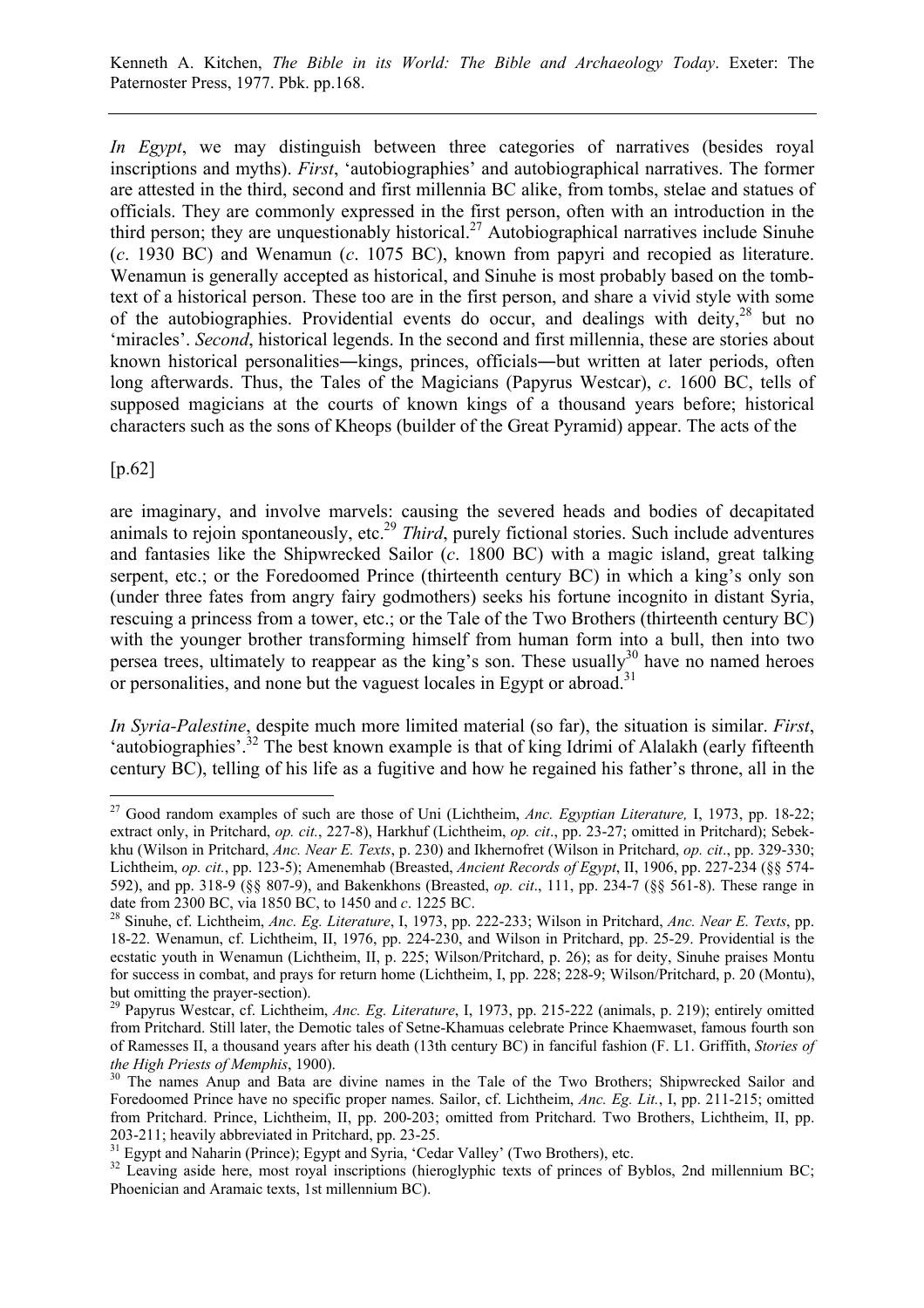first person.33 *Second*, quasi-historical legends. Here, the West-Semitic literary tablets from Ugarit (fourteenth/thirteenth centuries BC) offer us two works probably of this type. First and foremost is the Legend of King Keret, portrayed as ruler of a realm in the Habur region of Upper Mesopotamia who (after losing first wife and offspring) seeks a new wife with the god El's encouragement. By her, he raises a new brood, falls ill, and is cured by a winged emissary from El. The locations are probably real, and 'the assembly of Ditanu' probably links up with historical tradition in Mesopotamia.<sup>34</sup> Apart from El's ministering angel, there are no 'marvels'. However, the whole text is set in a distinctive epic style, high-flown poetry rich in standing cliches. It is clearly a legendary poetic epic whose chief character was quite possibly a historical king of centuries before. Secondly, there is the Legend of Danel and Aqhat. Danel is king of Harnam in the Lebanese Bega-region who, also, needs and is granted a son, Aqhat. This text, however, in similar poetic epic style, is pure legend and mythology, as Danel, Aqhat and the various Canaanite gods mingle freely in the action. If there ever was such a king, his name, location and perhaps son are the sole conceivable 'historical' elements; the main thread of the epic lies elsewhere.<sup>35</sup> Danel in fact is closer to Egypt's third class of narrative―purely fictional tales―and is perhaps best so classified.

*In Mesopotamia*, we find largely comparable literary groups. *First*, as historical texts of kings preponderate, few 'non-royals' have left biographical-type narratives. However, at a period of relative weakness in Assyrian central government, the high official

[p.63]

 $\overline{a}$ 

Shamshi-ilu (eighth century BC) left monumental texts on his own account at Til Barsip, for example.<sup>36</sup> Two other officials show similar independence.<sup>37</sup> *Second*, historical legends. These occur in both the Sumerian and Akkadian literatures. In Sumerian (early second millennium BC), we possess a series of epic tales of early kings who lived in the early third millennium BC (nine hundred years earlier)―of Enmerkar and Lugalbanda (four works), and above all about Gilgamesh of Uruk (five separate legends). These three kings were all, originally, very early Sumerian city-state rulers whose fame became (literally!) legendary. Enmerkar and Lugalbanda are shown in negotiation and conflict with the distant land of Aratta (in Iran?). Gilgamesh fights with Agga king of Kish; goes on an expedition to the cedar-forests in the (Syrian) mountains; is involved with the goddess Inanna, etc. All these stories are set out in a high-flown, poetic style, and sometimes involve deities directly. In Akkadian (Babylonian) literature, the materials on Gilgamesh are woven into a single Epic of Gilgamesh, whose hero seeks immortal life after the loss of his friend. The great kings Sargon and Naram-Sin of Akkad (*c*. 2300 BC) were celebrated in legends of five hundred or more years later. These reflect in colourful form the imperial wars and battles of these known historical kings. In The King of Battle Legend, for example, Sargon marches to Anatolia to aid the merchants there, his route being encumbered by blocks of lapis-lazuli and gold as well

<sup>&</sup>lt;sup>33</sup> Royal, but narrates the king's fortunes as a displaced fugitive in very graphic, 'non-royal' circumstances. S. Smith, *The Statue of Idrimi*, 1949; Oppenheim in Pritchard, *Anc. Near E. Texts*, 3rd ed., pp. 557-8, or

*Supplement*, pp. 121-2. 34 See J. C. de Moor in *Zeitschrift für alttestamentliche Wissenschaft* 88 (1976), pp. 324, 335 f., and K. A. Kitchen, 'The King List of Ugarit', in *Ugarit-Forschungen* 9 (1977/78), in press.<br><sup>35</sup> As pointed out by the French scholars A. Caquot, M. Sznycer, A. Herdner, *Textes Ougaritiques*, I, 1974, pp.

<sup>409</sup> ff., esp. p p. 413-5.

<sup>&</sup>lt;sup>36</sup> References collected in W. Schramm, *Einleitung in die Assyrischen Kdnigsinschriften*, II, 1973, pp. 120-122.<br>Translated, Luckenbill, *Ancient Records of Assyria*, I, 1926, pp. 295-6 (§§ 823-7).

<sup>&</sup>lt;sup>37</sup> Namely Bel-harran-beli-usur and Shamash-resha-usur, cf. Schramm, *op. cit.*, II, pp. 122-3, for references.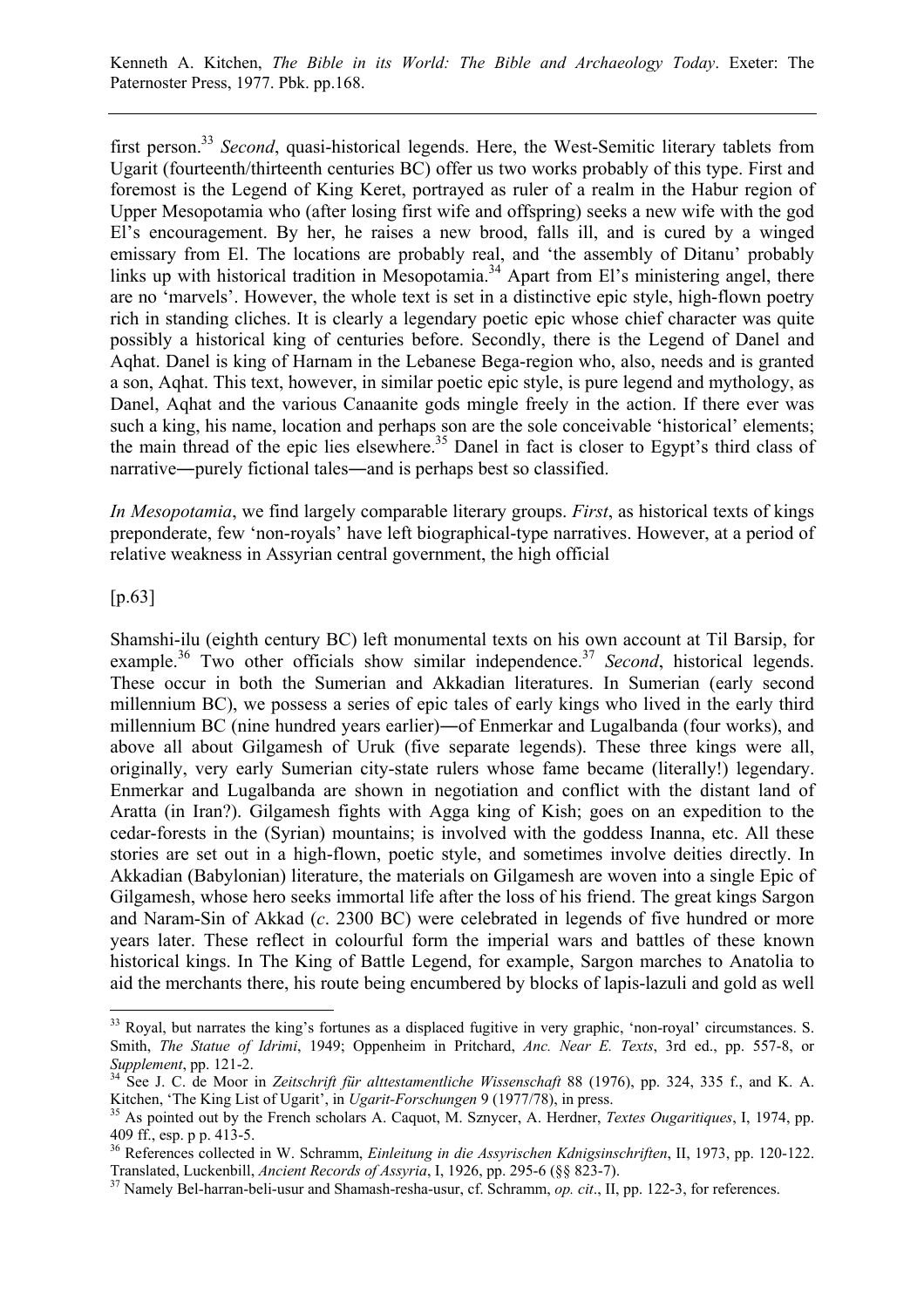as by forest and thorn-thickets!<sup>38</sup> One of the five legends about Naram-Sin has demonic hordes invading his empire from the north-west.<sup>39</sup> The historical king of Assyria, Tukulti-Ninurta I (thirteenth century BC), was also commemorated by an epic composition, in this case composed in his reign.<sup>40</sup> *Third*, purely fictional tales, without historical content. Such are the Three Ox-Drivers of Adab and the Old Man and Young Girl (both Sumerian)<sup>41</sup> and the Poor Man of Nippur and At the Cleaner's (both Akkadian).<sup>42</sup> Specific detail of people and places is often minimal, and such stories are entertaining and generalized.

*In Hittite Anatolia*, further material is to be found. *First*, historical texts. These are almost all royal―the Deeds of Anittas from the dawn of Hittite history, the 'Annals' of Hattusil I, and the fuller records of the Empire kings. *Second*, historical legends. Here, the Hittites copied and translated Mesopotamian works about Gilgamesh and Sargon of Akkad, besides their own stories of (e.g.) King Anum-Khirbe and the City of Zalpa, and the Siege of Urshu. Here too, historical people and elements are set in later literary works. *Third*, stories of general, fictional type—stories of Appu, Keshshi and others.<sup>43</sup>

[p.64]

 $\overline{a}$ 

In summary, the ancient biblical world had a considerable (if unevenly preserved) wealth of narratives varying from strictly historical/(auto)-biographical through historico-legendary (stories of former historical persons) to pure fiction, even fantasy. Where then, as West-Semitic narrations, do the patriarchal narratives stand in this wider literary context? First of all, as noted already, they are entirely concerned with a purely human family whose lifestyle is firmly tied to the everyday realities of herding livestock (pasture, wells), yearning for children, arranging suitable marriages, and so on. We never read (for example) of animals divided up that magically rejoin and live again, or of a patriarch's path barred by blocks of lapis or gold. Rather, bearing strictly real, human names, the patriarchs move in well-defined, specific locations―Ur, Haran, Damascus, Shechem, Egypt, Shur, Hebron/Mature, the Negeb, Gerar, etc.―and not in some vague, never-never land. By their names and characters, the patriarchs are a group of distinguishable individuals, neither ghosts nor stereotypes. Only two features seem other than purely mortal and 'secular', and neither is pertinent to deciding the question of historicity. As noticed above, long lifespans are no more contrahistorical than the 900 years of an Enmebaragisi in Sumer. And the relations with deity are comparable in form with those attested of known historical people (e.g. Ramesses II), with the rarest exceptions. Thus, even on a severely 'rationalistic' view, the scope for supposedly non-historical embellishments is very limited.

Secondly, therefore, on content and type, the patriarchal narratives of Genesis 11-50 can be seen to be wholly different from the third class of ancient Near-Eastern narratives, the vague fictions and fantasies of (e.g.) the Shipwrecked Sailor or the Tale of the Two Brothers. One

<sup>38</sup> Cf. Gadd in *Cambridge Ancient History*, 3rd ed., I/2, 1971, pp. 426-7. 39 Gadd, *op. cit*., pp. 442-3; cf. Grayson and Sollberger, *Revue d Assyriologie* 70 (1976), pp. 103-128 (in French).<br><sup>40</sup> Cf. J. M. Munn-Rankin, in *Cambr. Anc. History*, 3rd ed., II/2, 1975, p. 286 f. and n. 5.

<sup>&</sup>lt;sup>41</sup> The former, summarized (in French) by J. J. A. van Dijk, Sagesse Sumeroakkadienne, 1953, pp. 11-12; the latter, translated by B. Alster, *Studies in Sumerian Proverbs*, 1975, pp. 90 f., 92 ff.

<sup>&</sup>lt;sup>42</sup> Translated, respectively, by O. R. Gurney, *Anatolian Studies* 6 (1956), pp. 145 ff. and by C. J. Gadd, *Iraq* 25 (1963), pp. 181 ff.

<sup>&</sup>lt;sup>43</sup> All references for Hittite literature are in E. Laroche, *Catalogue des textes hittites*, 1971, and 1st supplement, *Revue Hittite et Asianique* 30 (1972/74), pp. 94-133.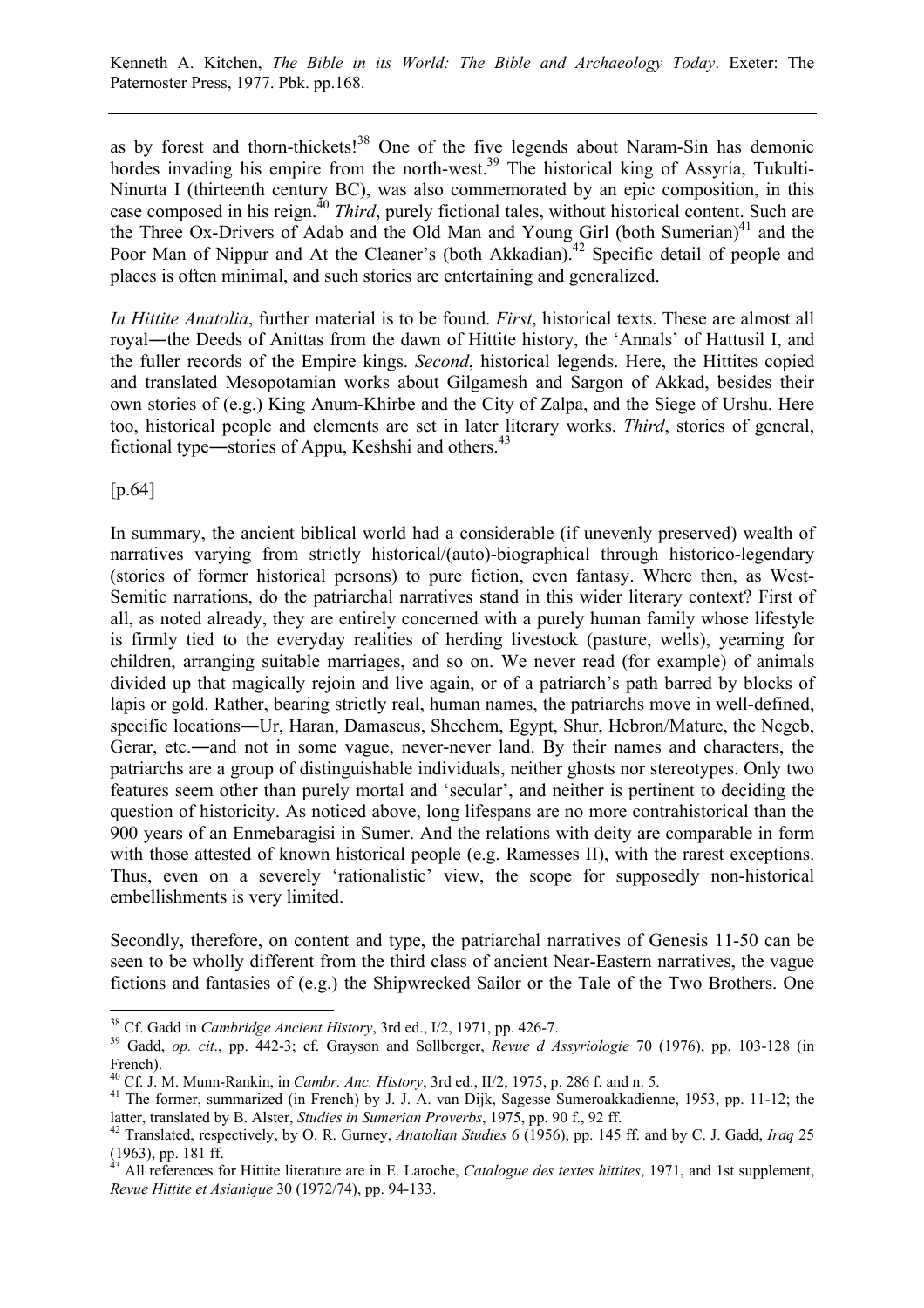need only read these and the Genesis narratives to see the striking differences. The latter, again, are also visibly different from the second class of ancient Near-Eastern narratives, the 'historical legends'. As remarked above, no 'animal magic' (cf. Tales of the Magicians), or gold and lapis outcrops or demonic hordes (Sargon, Naram-Sin.) And stylistically, the Genesis narratives are expressed in straightforward prose―not the stilted epic poetry of such as Keret and Danel at Ugarit. In both content and literary mould, the patriarchal narratives are visibly more 'realistic' and seemingly 'historical' than anything in most of the historical legends of the ancient Near East. How, then, do the patriarchal narratives compare with our first class of ancient Near-Eastern narratives (autobiographical, etc.)? The patriarchal narratives are neither royal inscriptions (formal texts for or by kings) nor autobiographical, first-person, accounts as

 $[p.65]$ 

 $\overline{a}$ 

transmitted to us. But they do share the straightforward narrative form of known autobiographical works. They are in the third person and set in the past; Genesis (50:26) ends with Joseph put in a coffin in Egypt. On type, therefore, our extant patriarchal narratives come between the first and second classes of ancient Near-Eastern narrative. In sober content and mode of expression, they are clearly closest to the first category, without being identical with it (not first person). They share their third person narrative form with occasional texts of the first category<sup>44</sup> and all texts of the second group—but entirely lack the fantasyembellishments of the second group.

Hence, purely on literary type and content―as measured against the self-existent criteria of the biblical world―the patriarchal narratives stand closest to historically-founded narratives, sharing with 'legendary' narratives almost nothing but their 'posthumous' form. This by itself does not, of course, prove that the patriarchs are, or were, historical people. But these facts (based on external, tangible comparison) do favour understanding the patriarchs as having been historical persons within historicallybased traditions, and equally clearly go against any arbitrary assumption that they 'must' have been simply a myth or legend.<sup>45</sup> In the latter case, we would have been entitled to expect a different type of narrative, more clearly of categories two or three. If the patriarchal narratives are not historical or quasi-historical, then they must be specimens of a type of imaginitive, 'realistic-fiction' novel not otherwise known to have been invented until several millennia later, in fact approaching modern times. That, in itself, would be more than passing strange.

An entirely separate issue from all of the foregoing is that of date. If the patriarchs indeed existed historically, the entire biblical tradition is unanimous in placing them long before the monarchy, and well before Moses, whose God was the God of the long-dead 'fathers', Abraham, Isaac and Jacob, and in fact some four centuries before the exodus on more than one statement. As any exodus from Egypt leading to settlement in Canaan must pre-date the

<sup>&</sup>lt;sup>44</sup> Cf. (e.g.) the 'foundation-inscription' of Iahdun-Lim, king of Mari (*c*. 1800 BC), entirely in the 3rd person;<br>Oppenheim, in Pritchard, *Anc. Near E. Texts*, 3rd ed., pp. 556-7, or *Supplement*, pp. 120-1.

 $45$  These external criteria give the lie completely to the fairy-tale nonsense enunciated by Gunkel (Die Sagen der *Genesis*, 1901; in English, *The Legends of Genesis*, 1901, repr. 1964), which takes no serious account whatsoever of the ancient Near-Eastern literary background.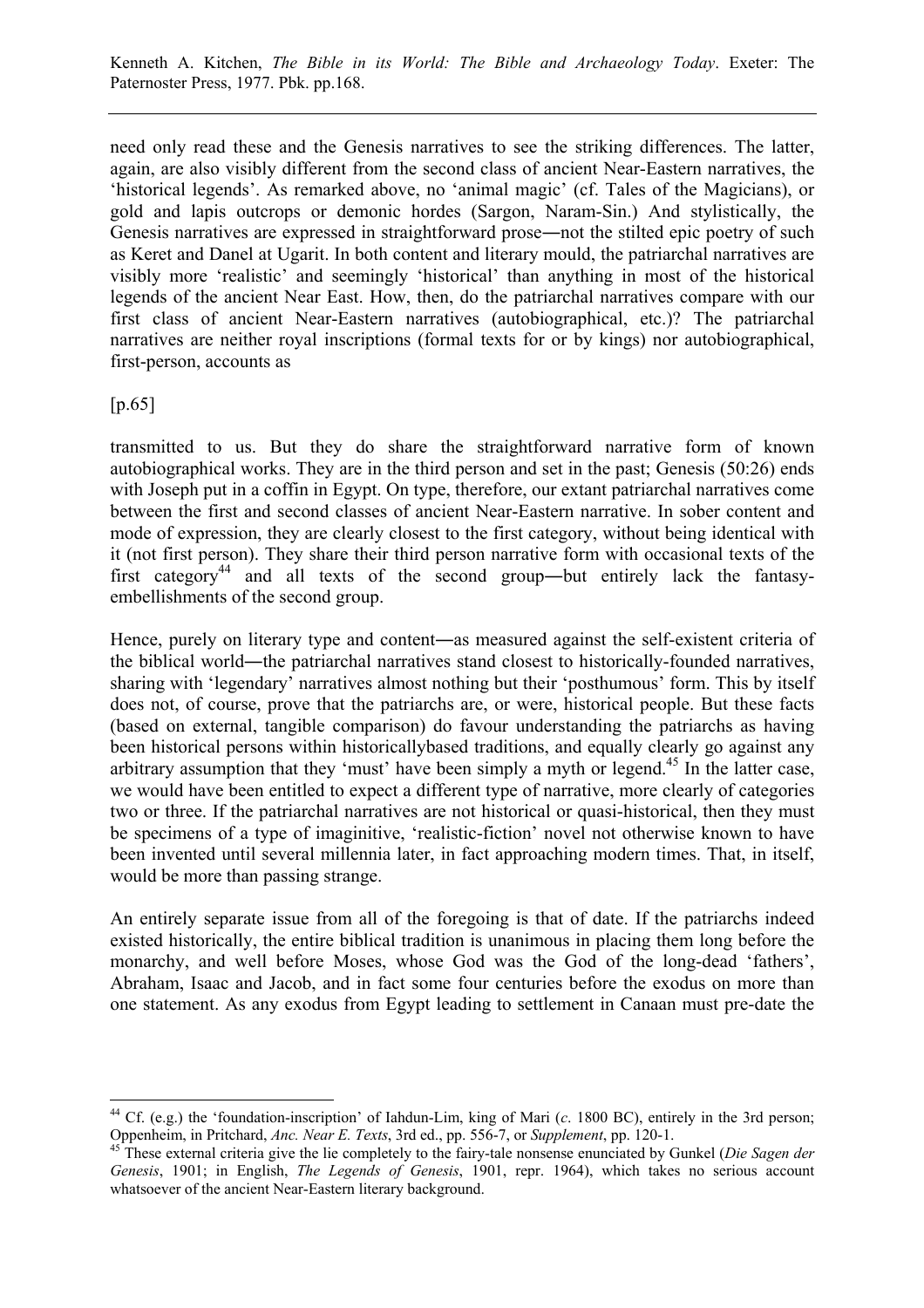fifth year of the pharaoh Merenptah, at  $c$ . 1220/1209 BC at the latest,  $46$  four centuries before the late thirteenth century BC gives the seventeenth century BC as the latest possible date (on explicit biblical data) for the patriarchs on entry to Egypt, and they may obviously go back rather earlier. A quite separate issue from this is that of the date of the narratives about the patriarchs. The 'minimalist' view promulgated late last century would be that―at most―vague traditions of distant founding fathers were much later woven into a whole cycle of 'patriarchal stories' during the Hebrew

#### [p.66]

 $\overline{a}$ 

monarchy (*c*. 1000-600 BC), stories that reflect only the late period in which they were concocted.47 However, this minimalist view is subject to various difficulties, including: (i) it fails entirely to account for firm correlations between features in the patriarchal narratives and relatively early phenomena (early second millennium), (ii) it entails acceptance of a 'modern novel' view of the narratives already seen to be almost incredible (cf. just above), (iii) the narratives do not take the proper, ancient Near-Eastern legendary forms that they should if the minimalist view were true. Therefore, the late date and fictional nature of the narratives favoured by this antiquated view do not fit the facts available today―the date of the narratives should most probably be earlier, and their nature be something stronger than fiction, nearer to historical. If the patriarchs really had been early-second-millennium ancestors of thirteenth-century Israel, then it is conceivable that traditions of Abraham, Isaac, Jacob and their family-group were handed down among the Hebrews in Egypt (in both oral and written forms). The first formal one-document composition about them might have been produced in the thirteenth century BC, or at the very latest by the united monarchy (*c.* 1000 BC). In that case, the narratives should preserve traces of early-second-millennium date plus possibly traces of the time of final composition (thirteenth century BC or later) and of any subsequent minor editing.

Before we turn to the question of possible correlations between features of the patriarchal narratives and in the ancient Near East, one other question must be considered—that of the transmission of traditions across several centuries. Could traditions about the patriarchs be reliably transmitted during, say, the 430 years from Jacob and Joseph's time to Moses's day? Or even till later? In the light of currently available knowledge, the answer in principle must be 'yes'. Thus, the discoveries at Ebla (chapter 3, above) have shown that the Assyrian King List of *c*. 1000 BC and after was perfectly correct in accurately retaining the name and the function of Tudiya as its earliest-known king of Assyria, who reigned about 2300 BC. This is a case of reliable transmission across thirteen centuries and more―three times as long as the four centuries of Genesis-Exodus, and half as long again as the spurious figure of eight centuries that worried T. L. Thompson.<sup>48</sup> The Assyrian King List tradition belonged to a West-Semitic family (that of ShamshiAdad I), as do the patriarchal traditions; and its original form spanned a period of five centuries (*c*. 2300-1800 BC). Moreover, this early Assyrian tradition had a close relative and part-parallel: the less well transmitted list of ancestors of the great-grandson of Hammurabi of Babylon, which ultimately went back seven cen-

<sup>46</sup> Depending on whether the accession of Ramesses II occurred in 1290 or 1279 BC (1304 is now excluded). The 'Israel Stela' of Merenptah (tacitly supported by other texts of his) sets Israel in Canaan by his 5th year; therefore any members of that group who had come from Egypt must have left Egypt well before that date.

 $47$  The classic view of 100 years ago, promoted in even more extreme form by T. L. Thompson, J. van Seters, etc.

<sup>48</sup> In his *The Historicity of the Patriarchal Narratives*, 1974, p. 8.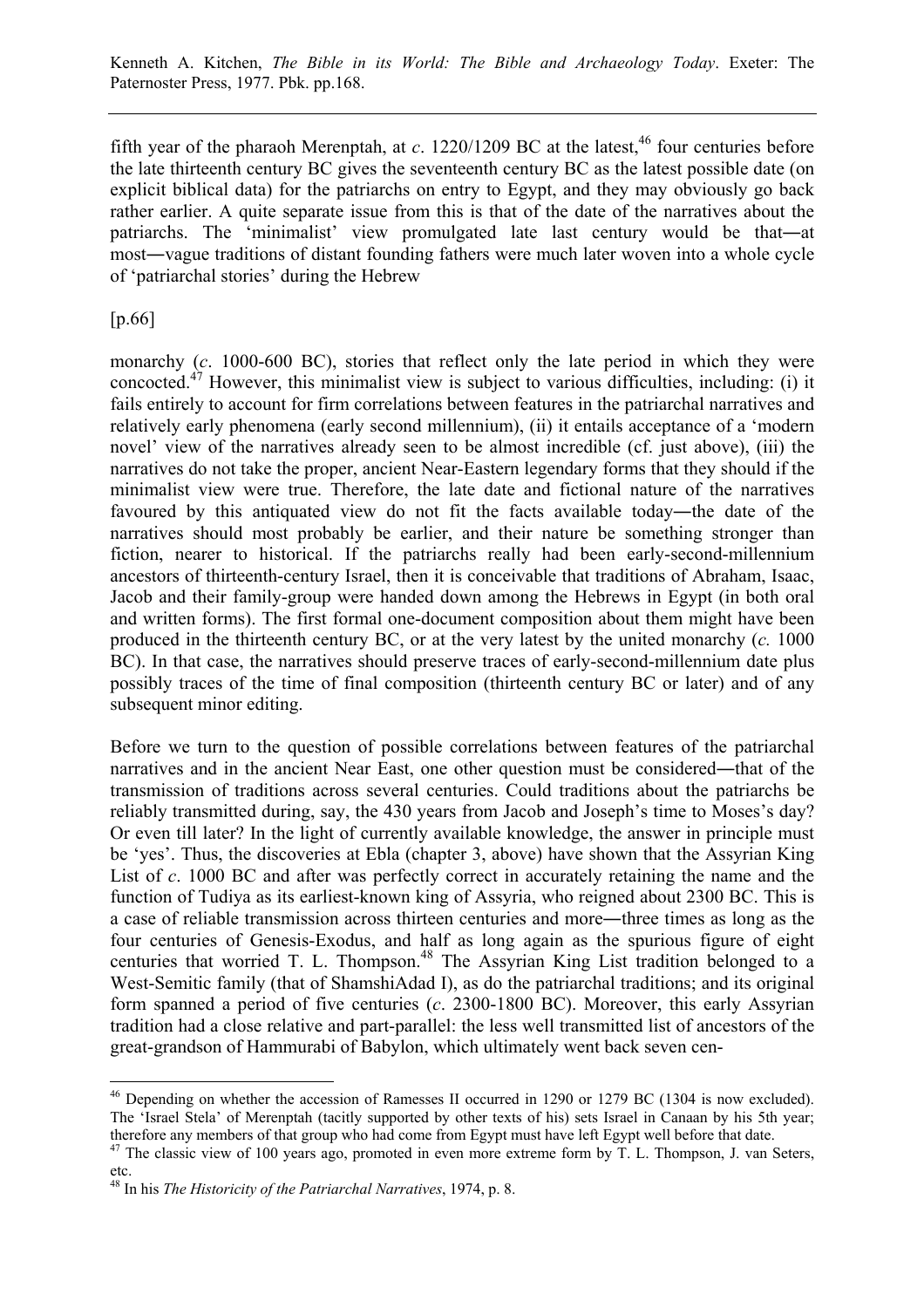## [p.67]

turies to Tudiya. Furthermore, not all the ancestors in the twin lines of Shamshi-Adad and Hammurabi had actually been kings of Assyria or Babylon, but had been nothing more than minor family chiefs―in effect, private people. Thus, quite apart from any theories about the Hebrew patriarchs, the phenomenon of several centuries' transmission of family memory is securely attested in the West Semitic world of the early second millennium BC.

Further north, in Anatolia, the Hittite archives of the fourteenth/thirteenth centuries BC preserved copies of an 'Annalistic Report' by a king Anittas of Kussara, who had supposedly reigned in an epoch (nineteenth/eighteenth century BC) before the founding of the Old-Hittite kingdom proper. The historical reality of Anittas was subsequently proven by archaeological discovery of tablets of his contemporaries naming him, and of a spear-head inscribed 'Palace of Anittas'. Even though the surviving copies are from about five centuries later, the authenticity of Anittas's 'Report' has been demonstrated on both linguistic and historical grounds: a case of reliable transmission across that span.<sup>49</sup>

Returning to Syria and West-Semitic tradition, we may glance at the King List of Ugarit. A ritual tablet from shortly before 1200 BC once contained a list of up to thirty-six consecutive kings of Ugarit, stretching back through over six centuries to the founder Yaqaru in the nineteenth century BC―royal ancestors of one of the last kings of Ugarit; another document may cite five protohistoric rulers back to 2000 BC or more.<sup>50</sup> Thus, the princes of a quite modest-sized city-state could retain records reaching back six, perhaps seven or eight centuries, BC. The reality of Yaqaru at least is essentially proven by his 'dynastic seal'―of a type from about the nineteenth century BC―used by later kings of Ugarit.

Finally, in Egypt, not only royal, but also private family records and memories could reach far back. Thus, a celebrated private lawsuit concluded about Year 20 of Ramesses II (*c*. 1270/1260 BC) was fought for a century earlier by rival wings of one family, to gain control over a tract of land originally given to their ancestor Neshi some three hundred years before Ramesses II's time.<sup>51</sup> Only in recent years has Neshi himself turned up as a proven historical character, serving the pharaohs Kamose and Ahmose who expelled the Hyksos from Egypt, thus demonstrating the reliability of that family tradition. This family was of no great or exalted standing by Ramesses II's day, but zealously guarded its own traditions and knew how to consult official records to cite in law courts.

Thus, in all the principal cultural areas of the ancient biblical world, it was possible for the ancients to transmit family or other traditions across a span of several centuries; this is a matter of

## [p.68]

 $\overline{a}$ 

observed fact, not merely of speculation, as the foregoing examples should indicate.

<sup>&</sup>lt;sup>49</sup> References for Anittas, cf. my *Ancient Orient & OT*, p. 46 and n. 53; and in *Tyndale Bulletin* 17 (1966), p. 78 and nn. 48, 52-53; also now, E. Neu, *Der Anitta-Text*, 1974 (*Studien zu den Boghazköy-Texten*, 18).

<sup>&</sup>lt;sup>50</sup> Cf. Kitchen, 'The King List of Ugarit', *Ugarit-Forschungen* 9 (1977/78), in press.<br><sup>51</sup> The famous legal text of the official Mose, now republished by G. A. Gaballa, *The Memphite Tomb Chapel of Mose*, 1977.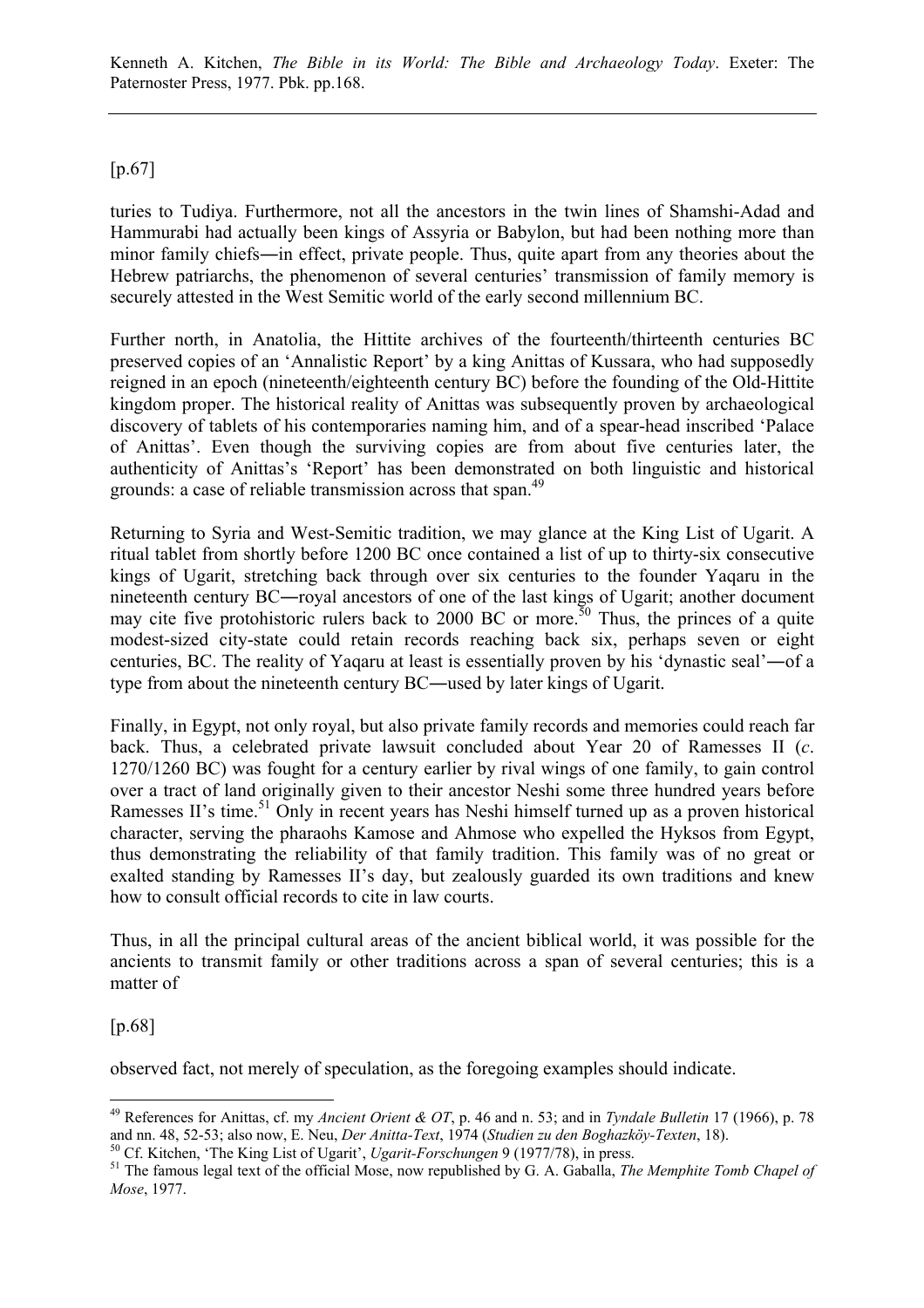#### **3.** *Cultural Backgrounds*

An ancient tradition reliably transmitted across several centuries is all very well in principle. But what about practice? In the case of the patriarchs, how far is it true that the narratives indeed reflect early second millennium conditions? Or has recent reactionary scholarship really won the day? A brief review is in order. $52$ 

(i) *Proper Names* The position here is that practically all the patriarchal names find their best equivalents and analogues in the early second millennium BC. Some names, elements and forms are attested also in later centuries―and some from as early as the third millennium BC. A point of particular importance is that all are human names, names of individuals, in external sources as in Genesis—not simply names of tribes, deities or other entities. Both elements in the name Ab-ram, 'the father is exalted' or 'the exalted one is father' occur in the Mari archives<sup>53</sup> and other early second millennium sources, as well as in later centuries. Ab(u)ram(a) should not be confused with Abi-ram, 'my father is exalted'. The extended form Abraham has its nearest relative in the name Aburahan of the Egyptian Execration Texts (*c*. 1800 BC), *n* and *m* being dialect-variants in some cases.<sup>54</sup> Ben-('son'-) names such as Benjamin are common at all periods. 'Amorite Imperfective' names such as Jacob, Joseph, Isaac, Ishmael, Israel, are particularly favoured in the early second millennium BC, go back to the third millennium BC, and are in use in the later second millennium BC, sometimes appearing later still. Thus, Ishmael is paralleled not only by Yasmakh-El, etc., in the Mari archives (eighteenth century BC) but five hundred years earlier at Ebla, as Ishmail. Likewise, Israel is paralleled not only by the thirteenth century Yisra-il of Ugarit but also by the twenty-third century Ishrail of Ebla. Parallels for Jacob are particularly well-known in the early to midsecond millennium.<sup>55</sup> Zebulon is close to Old-Babylonian Zabilanu and the Zabilu-Hadda of the Execration Texts, while Levi compares with equally early second millennium names in Lawi-; and so on.<sup>56</sup> As virtually the whole body of 'patriarchal' names has parallels from the early second millennium BC (sometimes even from the third), it is impossible to use later occurrences of some names or elements to prove a late date. The names indicate a date either in or after the early second millennium.

(ii) *Social and Legal Usages* Various of the social customs of the patriarchs find no echo in the days of the Hebrew monarchy, and practically none in the laws of Moses (Exodus-Deuteronomy).

[p.69]

<sup>52</sup> Most of what was said by the present writer in *Tyndale Bulletin*, 17 (1966), pp. 63-97, and in *Anc. Orient & OT*, 1966, pp. 41-56, etc., still retains full validity (only some Nuzi references should be dropped, such as the 'Dilbat' Abram). The panicky judgements expressed (e.g.) by S. M. Warner and J. M. Miller, *Journal for the Study of the Old Testament* 2 (1977), pp. 50 ff. and 62 ff., betray muddled thinking on methodology and a failure to understand the nature of evidence. They fail totally to grapple with the fallacies in Thompson and van Seters. 53 Elements Abu-, rama, in H. B. Huffmon, *Amorite Personal Names in the Mari Texts*, 1965, pp. 154, 262, refs.

Similar type of name, Ab(u)-shar(ru), 'the father is king', in the Beni-Hasan scene (19th century BC) of 37 Asiatics visiting Egypt.

<sup>&</sup>lt;sup>54</sup> As in the forms Naharin, Nahrima, equivalents of Naharaim, in mid 2nd millennium BC. Van Seter's South-

Arabian parallel is rather uncertain (wrong h?), on his own admission (*Abraham* ..., p. 42, n. 7).<br><sup>55</sup> References, see my *Anc. Orient & OT*, p. 48, n. 64; in his desperate efforts to get late' material, T. L.<br>Thompson i

<sup>&</sup>lt;sup>56</sup> See *Ancient Orient & OT*, pp. 48-49 with nn. 63-68; Kitchen, *Tyndale Bulletin* 17 (1966), pp. 68-69 and refs.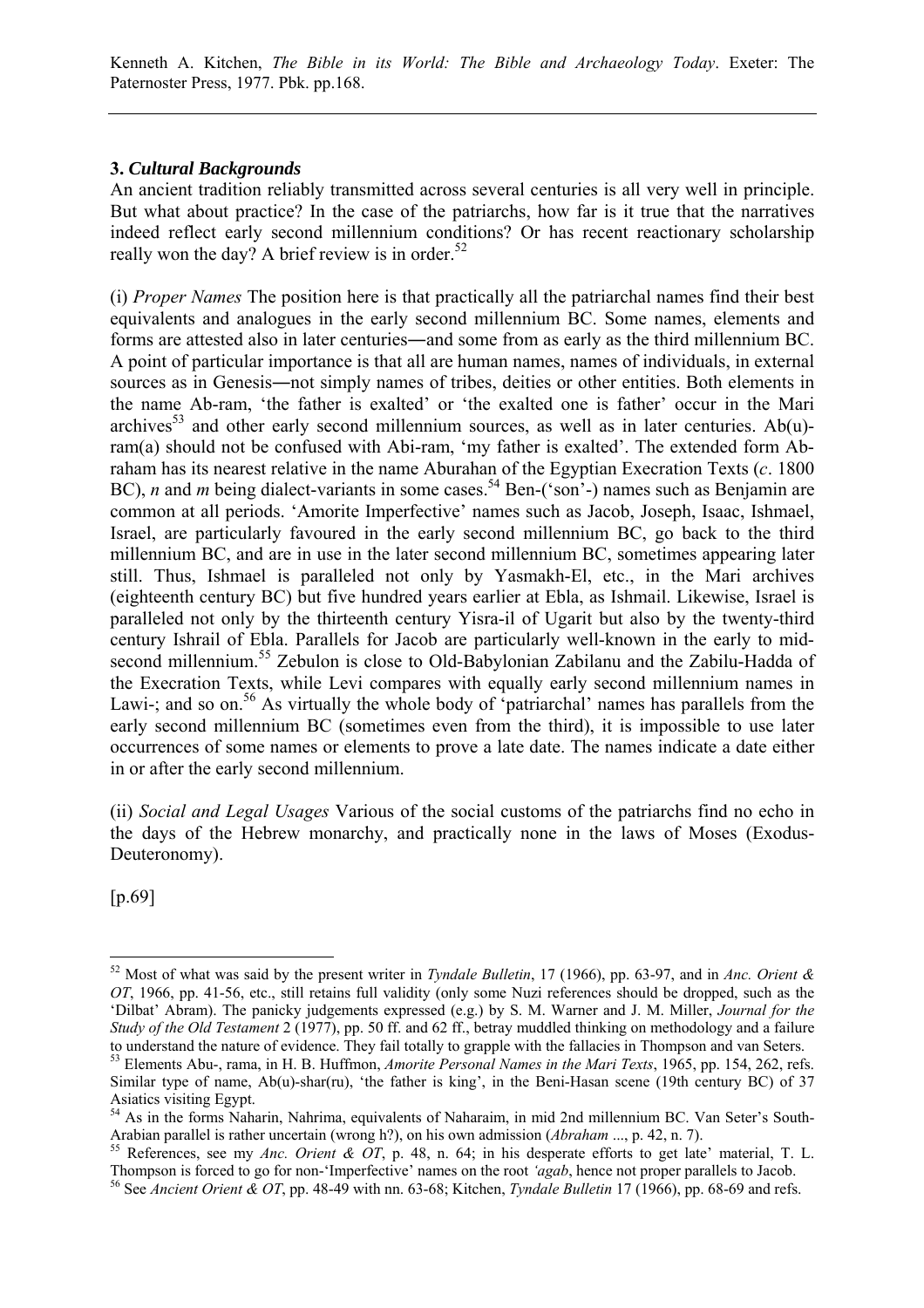But they do find analogy in the law-collections and usages of early second millennium Mesopotamia. These make it clear that the rights of children by more than one wife were to be safeguarded. Just as Jacob kept both Leah (whom he had not desired) and Rachel (whom he did), without divorcing the former, so in the Lipit-Ishtar laws (twentieth century BC), § 28, a man was to maintain his first as well as second wife.<sup>57</sup> Again, the children of more than one wife, including by slave-girls if acknowledged, all had rights of inheritance, as is clear from Lipit-Ishtar, § 24, and from Hammurabi's laws (eighteenth century BC), § 170. This too is admitted by Jacob, as all of his sons―by the handmaids Bilhah and Zilpah, as well as by Leah and Rachel―are included in his final blessing (Gen. 49); this usage did continue into at least the late second millennium, being recognised in Deuteronomy 21:15-17. Across the centuries, one may see a shift in emphasis in some details. Thus, in the twentieth century BC, Lipit-Ishtar's laws envisage (§ 24) equal shares among all the inheriting children. In the eighteenth century BC, Hammurabi's laws (§ 170) qualify this by giving a 'first choice' in the estate to the son(s) of the first wife. In the fifteenth century BC, various Nuzi adoption-tablets clearly accord a double share to a first-born natural son (in contrast to an adoptee).<sup>58</sup> In the thirteenth century BC, a double share is also the prerogative of the firstborn son in Deuteronomy 21:15- 17. Several centuries later, in the sixth century BC, the Neo-Babylonian laws go a stage further, assigning two-thirds (i.e. double share) of the inheritance to the sons (plural; not solely the first-born) of the first wife, and one-third to the sons of the second wife.<sup>59</sup> As Jacob in Gen. 49 bestowed blessings upon all his sons, he stands closest to the oldest legal tradition here, not the latest.

However, the sons of wives of different status did not always fare analogously. The Lipit-Ishtar laws (§ 26) reserved the main inheritance to the children of a deceased first wife, excluding sons by a subsequent lesser (slave?) wife (separate provision). One may here compare Gen. 25:1-6, in which (correspondingly) Abraham 'gave all that he had to Isaac' his main heir, while giving parting gifts to lesser sons by the (lesser) wife Keturah and concubines.60 In Hammurabi's laws, sons of slave-wives shared inheritance if acknowledged by their father (§ 170) but not if unacknowledged (§ 171). In this context, it is interesting to observe Abraham's evident desire to 'recognise' Ishmael (Gen. 17:18), and reluctance to dismiss Hagar and Ishmael from the family (Gen. 21:10-11). However, God's plan was for an heir (Isaac) by Abraham and Sarah, not Ishmael for whom a separate destiny was intended. Normally, if a slave-wife had borne children, she was not to be ex-

[p.70]

<sup>57</sup> Gen. 29:25 ff.; Lipit-Ishtar, cf. Kramer in Pritchard, *Anc. Near E. Texts*, p. 160. Cf. also Hammurabi's laws, § 148 (Meek/Pritchard, p. 172).

<sup>58</sup> E.g., the texts in Speiser, Annual, *American Schools of Oriental Research*, 10 (1930), pp. 8, 30, 32, 35, 39.

This double share can occur as early as the 18th century BC (as at Mari, text, n. 63 below). 59 In § 15 (Meek, in Pritchard, *Anc. Near E. Texts*, p. 198). Of course, if there is but one son by the first wife, the result is the same as in the preceding thousand years (examples of 1st-millennium documents, cf. van Seters, *Abraham* ..., pp. 91-92, who deliberately refuses to acknowledge the closer Mari parallel in order to overplay the late data).

 $60$  Cf. also Lipit-Ishtar, § 25; Abraham's sending the lesser offspring away duly provided-for implies their having their freedom, as here.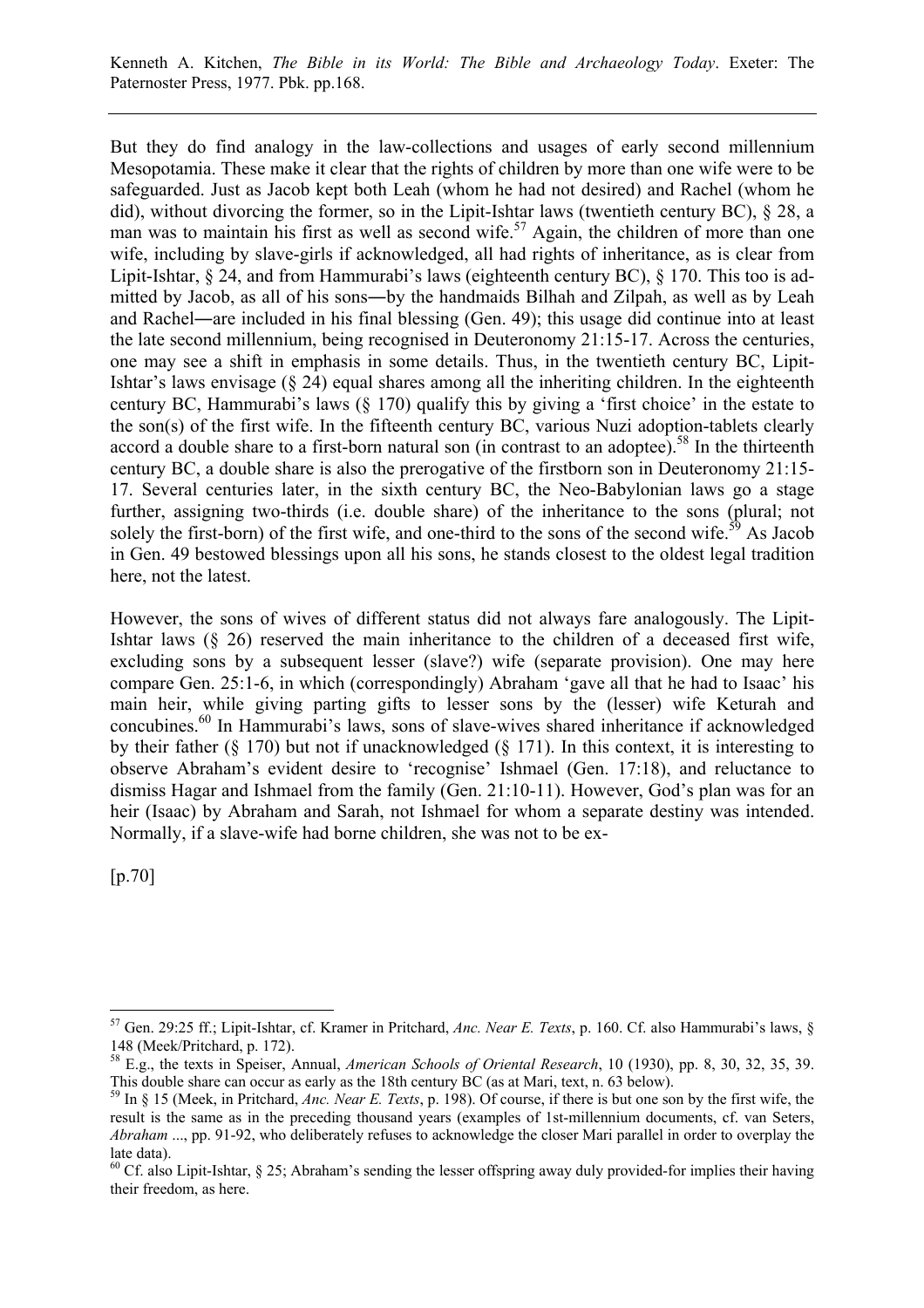pelled or sold (so, Hammurabi's laws, § 146), thus Abraham's unwillingness to do so (Gen. 21:10-11) was reinforced by binding custom of the day; divine urging was needful to persuade him to send Hagar and Ishmael away (Gen.  $21:12-14$ ).<sup>61</sup>

Before he had children at all, Abraham had adopted Eliezer, a 'son of his house' (cf. Gen. 15:3, RV) as his heir. Possibly a slave,  $62$  probably simply a member of the household, the inheritance-rights of such an adoptee were commonly guarded in Mesopotamian law, even against the subsequent birth of offspring (natural heirs) to the adoptor.<sup>63</sup> Such a position was explicitly accepted by Abraham (Gen. 15:2, 3), until he was told and commanded otherwise (Gen. 15:4).

The whole of the foregoing sample of comparative legal material gives some indication of how simply and straightforwardly the data of the patriarchal narratives go along with evidence for prevailing usage in the first half of the second millennium BC, especially the early part. It will be noticed that Nuzi has hardly been drawn upon―and when cited (in the notes) it essentially goes with the other Mesopotamian evidence. Three lessons are to be learnt here. First, patriarchal usage finds ample early context, well before, and independently of, Nuzi. Second, usages at Nuzi often belong to the mainstream Mesopotamian tradition. Third, the thesis of a specially Hurrian component in the legal/social usages at Nuzi largely evaporates―and has no bearing on the patriarchs either. Here, as in other things, the Hurrians largely assimilated to Mesopotamian modes and culture; Nuzi is nearer the end of a development than the beginning.

In contrast to the foregoing survey of 'positive' context, it is well to note cases of alleged parallels that have not stood the test of time, particularly from Nuzi. One such is the supposed Nuzi parallels for Abraham calling his wife his 'sister' (Gen. 12:10-20; 20:2 ff.; cf. Isaac, 26:6-11) which are totally irrelevant.<sup>64</sup> The supposed role of the *teraphim* or 'household gods' (Gen. 31:19, 30-35) as constituting the title-deeds to inheritance, inspired by Nuzi documents, seems also to be fallacious;<sup>65</sup> Rachel simply took them for her own protection and blessing. Again, much has been made of supposed sale of birthright, and of oral deathbed blessings, and here too the Nuzi evidence is not what it was thought to be.<sup>66</sup>

 $\overline{a}$ 61 A situation still true in Nuzi (cf. Speiser, *Annual, American Schools of Oriental Research*, 10 (1930), p. 32. Contrast Assyrian usage, both early (Finkelstein in Pritchard, *Anc. N. E. Texts*, 3rd ed., p. 543:4, or *Supplement*, p. 107:4) and late (example, J. N. Postgate, *Fifty Neo-Assyrian Legal Documents*, 1976, p. 106), perhaps showing regional differentiation.

<sup>62</sup> But not definitely, as seen by van Seters, *Abraham*..., pp. 18-19, who compares Akkadian *mar-biti*, misleadingly defining this as Late Babylonian, whereas it is attested as early as Old Babylonian (early 2nd millennium) and Middle Babylonian (later 2nd millennium), in references given by W. von Soden, *Akkadisches Handwörterbuch*, p. 616a, § 10b, and by M. David, *Die Adoption im altbabylonischen Recht*, 1927, p. 101, VAT 8947:21. The constant refusal by van Seters, Thompson, etc., to deal fairly with the full data—early as well as late―is a serious distortion of the evidence, and emphasises the weakness of their basic case. 63 Examples from the early 2nd millennium BC range from Sippar and Babylon (M. Schorr, *Urkunden des* 

*altbabylonischen Zivil―and Prozessrechts*, 1913, Nos. 8, 9, 17, 22) far northwest to Mari (*ARMT*, VIII, No. 1; Finkelstein in Pritchard, *Anc. Near E. Texts*, 3rd ed., p. 545:13, or *Supplement*, p. 109:13). Slaves could also be freed by adoption, cf. Schorr, *op. cit.*, Nos. 23-29, and remarks by David, *Die Adoption* ..., pp. 68-69. In a Middle Assyrian adoption (David, op. cit., p. 101), the adoptee is also safeguarded, but with lesser share.<br><sup>64</sup> Duly criticised and dismissed by van Seters, *Abraham*, pp. 71 ff. and refs., following D. Freedman, Journal

*Anc. Near Eastern Society*, Univ. Columbia, 2 (1970), pp. 77-85.<br><sup>65</sup> On this, cf. M. Greenberg, *Journal of Biblical Literature* 81 (1962), pp. 239-248; followed by van Seters, *op*.

*cit.*, pp. 93 f.<br><sup>66</sup> For a critical reassessment of Nuzi data (better balanced than van Seters or Thompson), see M. J. Selman,

*Tyndale Bulletin* 27 (1976), in press.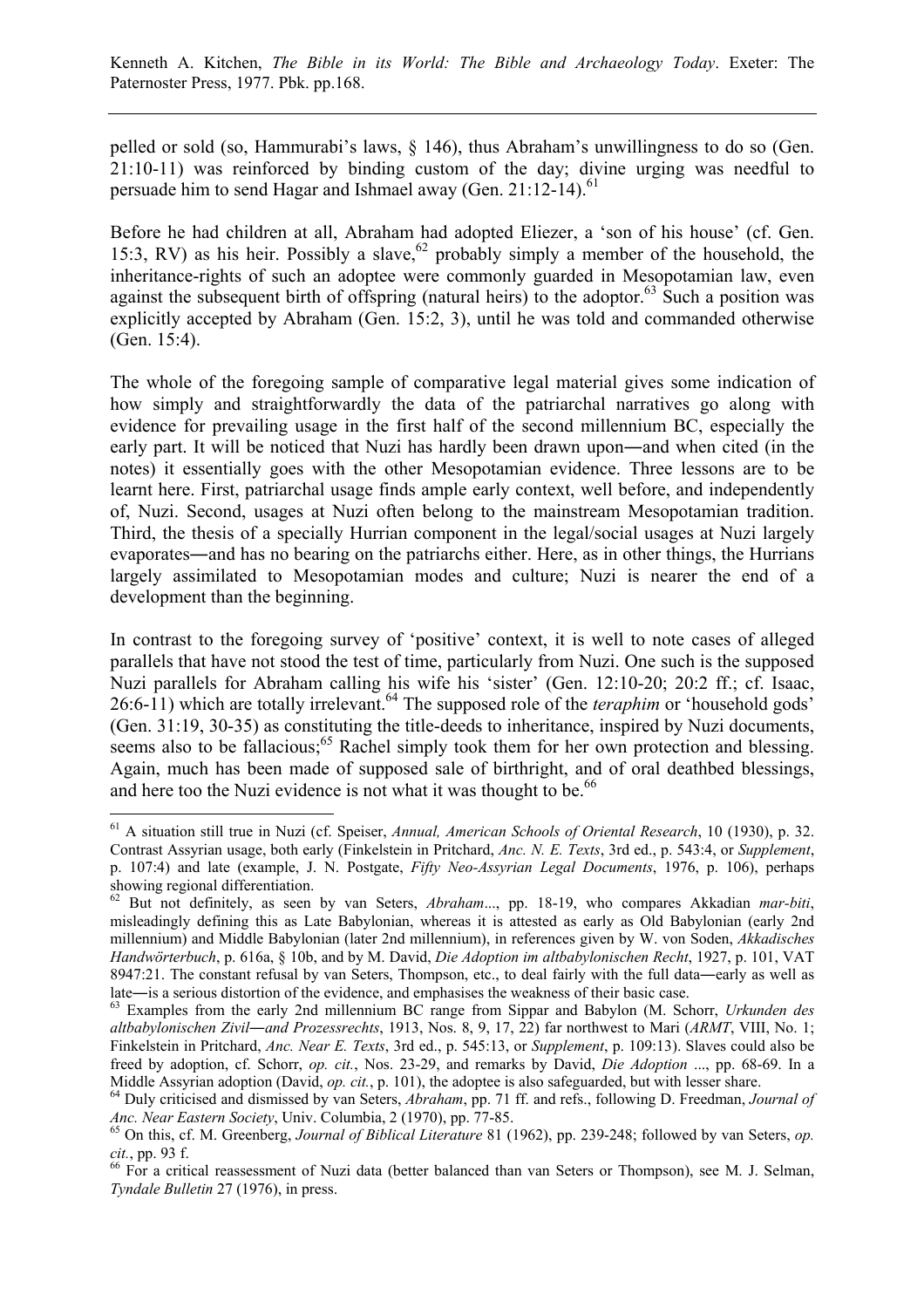Then there is the question of special pleading and misuse of data, whether of first or second millennium BC. Thus, thrice over, van Seters has tried to correlate a seventh-century Assyrian marriage-conveyance with Sarah's giving of Hagar to Abraham to have a son (Gen. 16:1 ff.), as well as an Egyptian text of the twelfth century  $BC<sup>67</sup>$ . The Egyptian text can be dismissed without further ado;

[p.71]

 $\overline{a}$ 

it consists solely of a remarkable series of adoptions (of a wife by a husband, of a brother by a sister, etc.), in which only one element is comparable with Sarah/Hagar―as direct background to Gen. 16 its value is virtually nil.<sup>68</sup> The Assyrian text is hardly in much better case. Van Seters overstresses the initiative of Sarah (Gen. 16:2), whereas it is Abraham to whom the matter of a son and heir is central concern (Gen. 15:2-6; 16:5; 17:2-6, 16-17; 22). The Assyrian document contains the parallel of a servant-girl bearing sons in the childless wife's stead, but has no word about future inheritance, etc. Furthermore, it stipulates that the slave-girl may be sold off at will, in direct contrast to the position in Genesis (21:10-11) where—in harmony with most early second-millennium usage—Abraham did not expect to dispose of Hagar (whether by sale or simple expulsion). Hence, the Assyrian document is an inferior parallel to the second millennium data. And, as its latest editor makes clear,  $69$  this selfsame document is *not* a normative Neo-Assyrian marriagecontract, it is by its conditions 'without any parallel', 'out of the ordinary' for its epoch. Hence, this very imperfect, anomalous 'parallel' hardly links Genesis to the first millennium.

In the case of Genesis 23, two issues must be viewed separately. A question that remains open is the possible use of the Hittite Laws as background to that chapter. This would suggest that Abraham sought to buy only the Machpelah cave (carrying no land-dues), but―under the necessity of burying Sarah―had in fact to buy the entire holding inclusive of the cave (which meant paying also the dues).<sup>70</sup> Already, § 46 of the Hittite Laws has been rightly excluded, as it deals with gift, not sale.<sup>71</sup> However, the relation of  $\S$  47 (utilised above) turns on the status of Ephron (unknown!) and the meaning of particular terms in the laws.

But a question that can be considered closed is the attempted misuse of a class of first millennium documents to prove a late date for Gen. 23. These are so-called 'dialoguedocuments' of Neo-Assyrian and Neo-Babylonian times, asserted to be the 'model' for Gen.  $23.^{72}$  However, there is not a scrap of evidence that Gen. 23 is a 'dialogue-document'—it is merely a narrative of negotiations and agreement; and the assertion that 'dialogue-documents' were only of the first millennium BC rested solely on negative evidence, notoriously

<sup>67</sup> *Journal of Biblical Literature* 87 (1968), pp. 401-8; *Abraham in History & Tradition*, 1975, pp. 68 ff.; with A.

<sup>&</sup>lt;sup>68</sup> See the original publication by Gardiner and De Zulucta, *Journal of Egyptian Archaeology* 26 (1940/1), pp. 23-29. This document is exceptional, not a sample of 'normality'.<br><sup>69</sup> See J. N. Postgate, *Fifty Neo-Assyrian Legal Documents*, 1976, p. 106.

<sup>&</sup>lt;sup>70</sup> First propounded by M. R. Lehmann, *Bulletin, American Schools of Oriental Research* No. 129 (1953), pp. 15-18; cf. my *Ancient Orient & OT*, pp. 154-5.

<sup>&</sup>lt;sup>71</sup> As pointed out by H. A. Hoffner, *Tyndale Bulletin* 20 (1969), pp. 33-35, who would discount the Hittite parallel completely.

<sup>72</sup> So, G. M. Tucker, *Journal of Biblical Literature* 85 (1966), pp. 77-84, followed by van Seters, *Abraham*, pp. 98-100.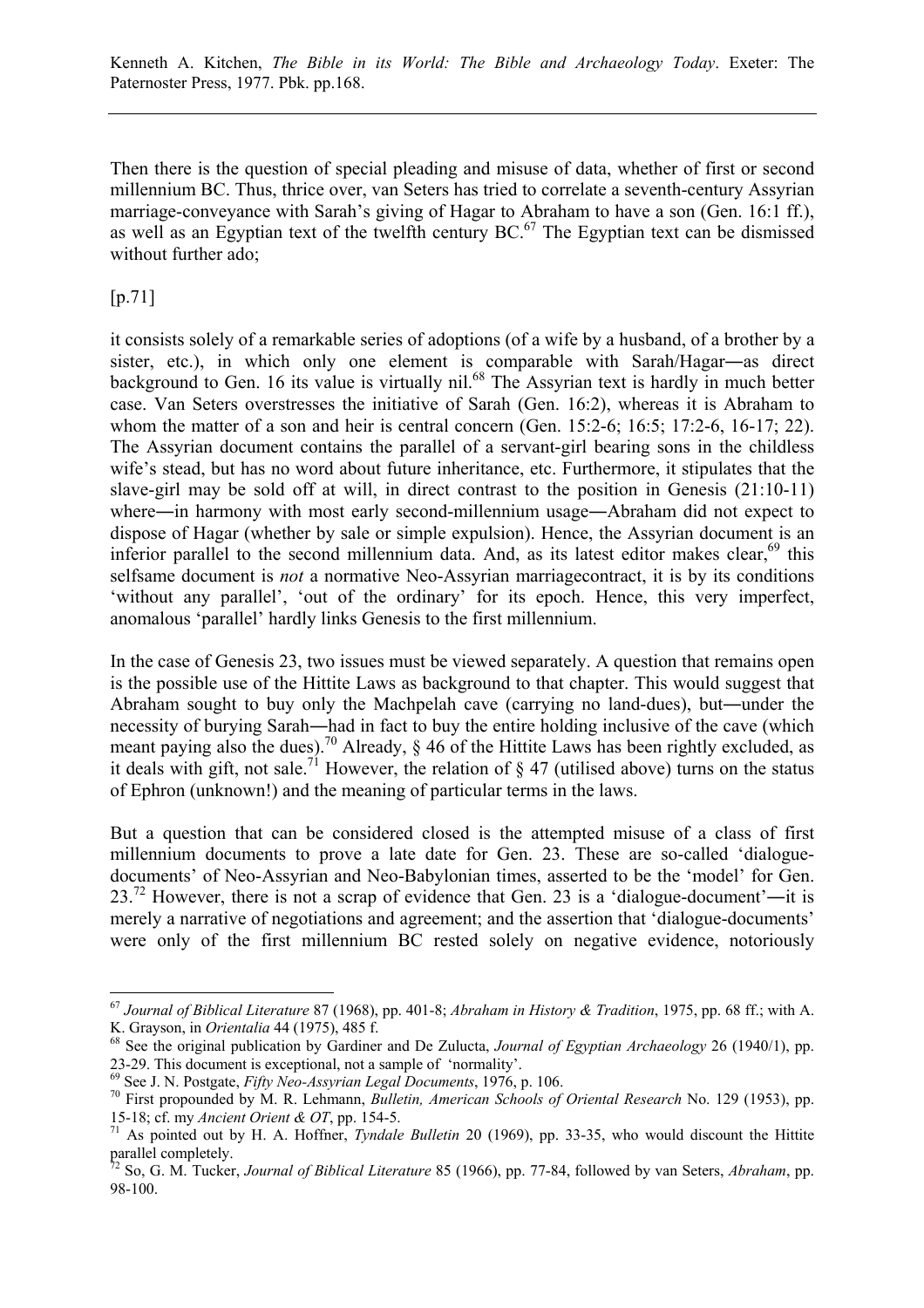unreliable.<sup>73</sup> And in fact erroneous, as this type of document is attested from the Old-Babylonian period, i.e. the early second millennium  $BC!^{74}$  At a stroke, the special pleading by Tucker and van Seters for a first millennium date must be dismissed. The type of document alleged is as likely to be early as late, and may not even be relevant.

(iii) *Patriarchal Religion* It remains true that by far the most

[p.72]

 $\overline{a}$ 

cogent parallels and background for the concept of 'the God of the fathers' go back to the Old-Assyrian tablets of the nineteenth century BC, clearly superior to Nabatean and Safaitic part-parallels so late (virtually New Testament times!) as to have no bearing on the Genesis narratives<sup>75</sup>

(iv) *Geopolitical* In Genesis 14 occur rival coalitions of kings from Mesopotamia and Transjordan. Petty kingdoms flourished in Canaan and Transjordan at most periods. By the thirteenth century BC onwards, city-states (Sodom, Gomorrah, etc.) were replaced by larger kingdoms in Transjordan (Moab, Edom; Sihon's realm, etc.). Hence, reports of city-state coalitions there must relate to the thirteenth century BC or earlier. But with coalitions of Mesopotamian and neighbouring kingdoms, the scope for dating seems to be still more limited. Between about 2000 BC (fall of the Third Dynasty of Ur) and roughly 1750 BC (triumph of Hammurabi of Babylon), such power-alliances were an outstanding feature of the politics of the day, reaching as far east as Elam, and far north-west to the borders of Anatolia. One famous Mari letter mentions alliances of ten, fifteen and even twenty kings. At least five other Mesopotamian-based coalitions are known from the nineteenth/eighteenth centuries BC, usually with four or five members per grouping.<sup>76</sup> Western expeditions by eastern kings are known from at least Sargon of Akkad onwards.<sup>77</sup> The phenomenon of Mesopotamian coalitions in the form found would not fit a date before 2000 BC (when the Third Dynasty of Ur dominated), and certainly not after Hammurabi's time (*c*. 1750 BC), when the twin kingdoms of Babylon and Assyria in due course became the only heartland Mesopotamian powers. Therefore, even though it is impractical to identify (and thus date) the individual kings of Gen. 14, the political framework in which they move is that of the early second millennium BC. Attempts to assign a late, still more a very late, date to Gen. 14 fail entirely to account for this situation. The comparison with late Mesopotamian chronicles<sup>78</sup> is spurious. The third-person narrative and brief speeches in Gen. 14 are no different to those elsewhere in Genesis; the subject-matter does not justify a 'chronicle' classification. With the rarest exceptions, the first-millennium Mesopotamian chronicles are altogether more stilted and staccato than Gen. 14, commonly with frequent regnal dates and month notations. In Gen. 14, we have no regnal dates, merely a period of twelve/fourteen years independent of any given reign. Just as it is no chronicle, so Gen. 14 is not a royal inscription, but it has more in

<sup>73</sup> Points clearly set out by me, *Ancient Orient & OT*, pp. 155-6, as seen by (e.g.) Bright, *A History of Israel*, 2nd

<sup>&</sup>lt;sup>74</sup> Pointed out by D. J. Wiseman, *Bibliotheca Sacra* 134 (1977), p. 130, n. 29, with reference to the tablet British

Museum, *Cuneiform Texts*, 45, 1964, No. 60.<br><sup>75</sup> References, see my *Ancient Orient & OT*, pp. 50-51 with notes.<br><sup>76</sup> Full references, *op. cit.*, pp. 45-46, with nn. 48-52.<br><sup>77</sup> Refs., see *op. cit.*, p. 47 with nn. 55-

<sup>&</sup>lt;sup>78</sup> As by van Seters, *Abraham...*, p. 300 and n. 13, and in *Bibliotheca Orientalis* 33 (1976), p. 220.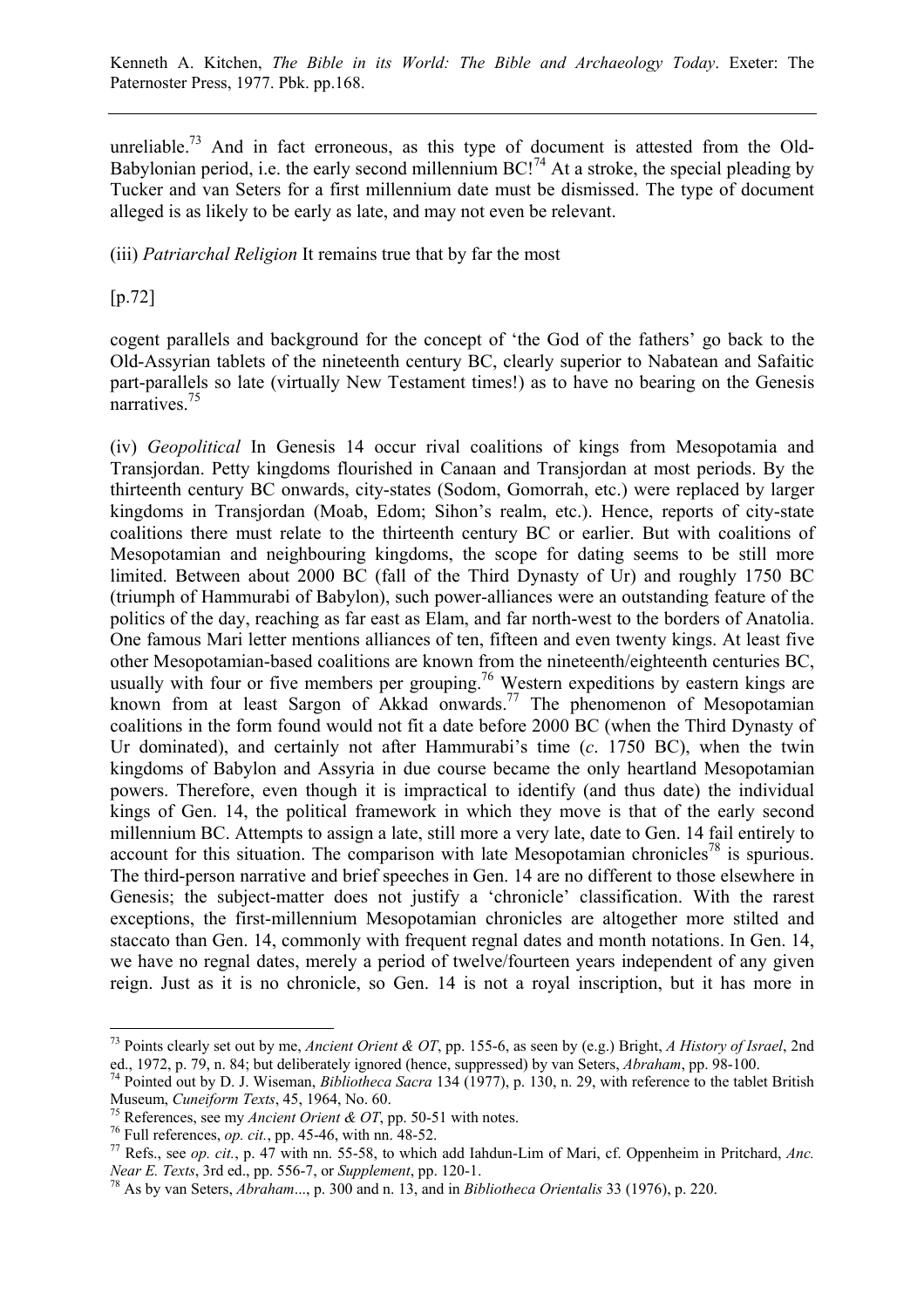common with the flowing narrative of a text like the early second millennium 'foundationtext' of Iahdun-Lim, King of Mari, $^{79}$  describing his

[p.73]

Syrian campaign, etc., than with any late chronicle.

(v) *Other Aspects* The preceding sections are in no way exhaustive; more could be said in each, and other topics added. The semi-settled status of the patriarchs, etc., is most easily comparable with the early second millennium data from Mari, when this is properly understood. The wide travel of the patriarchs is particularly in harmony with what we find in the early second millennium.<sup>80</sup> The Canaan in which they circulate is a Canaan of petty, independent city-states and tribal groups―not one dominated by (e.g.) the Egyptian Empire, as was the case during *c*. 1540-1150 BC. Their Canaan is much more that of the Execration Texts of the nineteenth/eighteenth centuries BC. And so on.

So what, then do we end up with? Perhaps the following would be a fair summary. First, we have no external mentions of the patriarchs themselves beyond the pages of the Bible. Therefore, their historical existence remains unproven. In this, they stand on exactly the same level as (e.g.) Jezebel, Jeremiah, Zedekiah or Ezra―none of whom is named by name in any external, contemporary document, yet whose former existence is doubted by none. And so for many other characters of ancient history, high and low, famed or obscure. Negative evidence does not take one anywhere. Second, the patriarchs are figures of Israel's beginnings, from well before Moses, on the unanimous verdict of biblical tradition in its entirety. So, any real traditions surviving about the patriarchs should have their roots in the early second millennium, unless they have been totally changed; spurious 'traditions' first concocted in the first millennium BC cannot be expected to relate to second millennium conditions. Third, the actual narratives that we possess are clearly different from the 'legend' and 'fiction' groups of ancient Near-Eastern narratives. They are closest to the 'historical' class, differing from it only in past time-setting and third-person (which features can occur in that class); 'wonders' have remarkably little role. Thus, on literary-comparative grounds alone, essential historicity should be granted. Fourth, comparisons between the features of the narratives and external data show that the recent attempts to link the patriarchal narratives exclusively or predominantly with the mid-first millennium BC are artificial and mistaken. Some features are common to the second and first millennia, others more specifically belong to the early second millennium, and nearly all find their *optimum* place in the early second millennium, even when not exclusively.

[p.74]

 $\overline{a}$ 

# **Israel Into Egypt: Joseph**

Essentially, the Joseph-narrative is today in the same position as the rest of the patriarchal narratives. It is a straightforward account, without artificial flourishes. Some elements in the

 $79$  See n. 77, end, above.

<sup>&</sup>lt;sup>80</sup> Important here is the critical reassessment of the Mari evidence on pastoralism and 'nomadism' by J. T. Luke, *Pastoralism and Politics in the Mari Period*, (University Microfilms), 1965, a work available, but totally ignored by van Seters.